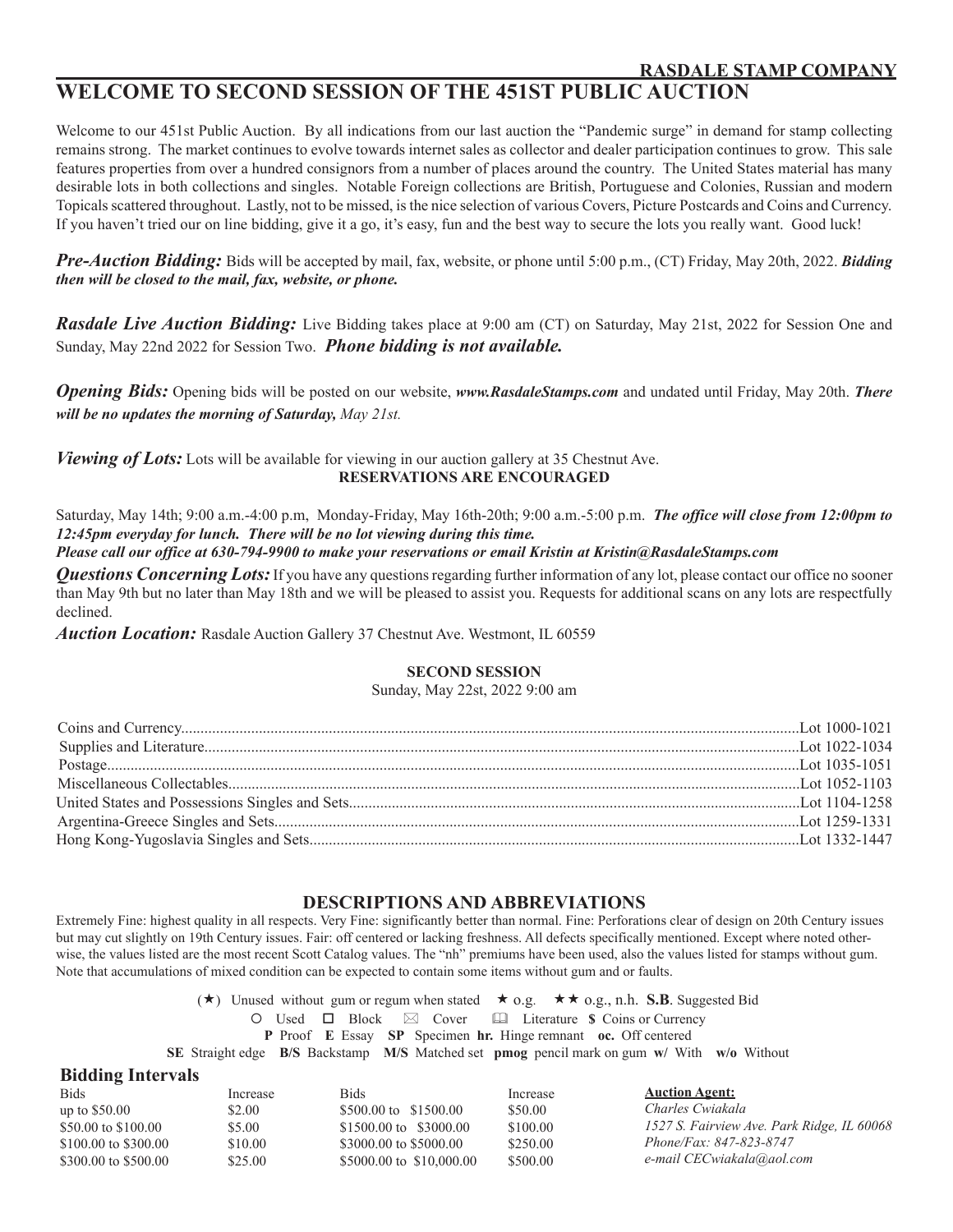#### RASDALE STAMP COMPANY CONDITIONS OF SALE

- **RASDALE STAMP COMPANY I CONDITIONS OF SALE**<br>1. Placing of any bid shall constitute full understanding and acceptance of all of the following conditions of sale:
	- 2. All bids are per lot, as numbered in the catalogue. Bids may be submitted by mail, fax, phone, email, in person, or by an agent selected by the buyer. Rasdale Stamp Company reserves the right to withdraw any lot prior to sale, to divide any lot or to group two or more lots together into a new lot.
	- 3. All bids are handled competitively and confidentially. Lots purchased for the highest bidder at a slight advance over the second highest bid. Should any dispute arise between bidders, the decision of Rasdale Stamp Company as to the successful bidder; or the re-offering or resale of the lot under dispute shall rest solely in the judgment of Rasdale Stamp Company. Rasdale Stamp Company shall regulate the bidding and reserves the right to refuse any bid which Rasdale Stamp Company, in its sole discretion, believes to be made in bad faith. "Buy" bids are only accepted with the understanding and acquiescence that Rasdale Stamp Company's discretion is absolute. Any Buyer who fails to accept these conditions shall have its bid declared null, void and of no effect.
	- 4. Any party wishing to limit its purchases to a specified amount must indicate the desired total on the bidsheet. Amounts less than \$200.00 are respectfully declined.
	- 5. Successful bidders who: (i) are not prequalified, with references acceptable to Rasdale Stamp Company; (ii) who are not existing customers of Rasdale Stamp Company; or, (iii) whose account is in arrears shall make payment in full prior to delivery of the lots by Rasdale Stamp Company. Mail bidders who are not existing customers of Rasdale Stamp Company will be timely notified of the amount of their purchases. Rasdale Stamp Company reserves the right in its sole and absolute discretion to demand cash or cash equivalent at the time a lot is knocked down to any bidder who has not previously established credit with Rasdale Stamp Company, or whose account is currently in arrears. In the event any buyer refuses to pay cash for any lot at the time it is knocked down to him, Rasdale Stamp Company reserves the right to re-offer the lot immediately for sale to the highest bidder.
	- 6. If the lot(s) have not been paid within 21 days from the date of mailing of notice of the awarding of sale, then said lot sales may be declared in default; resold; and, any losses arising from such resale shall be charged to the party in default.
	- 7. Auction floor Buyers; or their Agents bidding on the Auction floor, must pick up the lots within 7 calendar days of the auction. 8. All shipping costs will be charged to the buyer and will be shipped by a method requiring a signature upon delivery. Domestic shipments will be made by certified mail, registered mail or UPS ground. Buyers of large lots without street addresses will be charged an additional \$5.00 per box handling fee. International shipments will be made by registered mail (for total value of up to \$400), USPS Express Mail (for total value of \$401 to \$2,500), or UPS services for shipments in excess of \$2,500.00. International buyers are responsible for any customs
	- or brokerage fees as well as any taxes (i.e., VAT, PST/GST). Any questions regarding shipping or costs must be addressed prior to bidding. 9. A late charge of 2% per month will be charged to all past due accounts of over 30 days from the invoice date. All attorneys fees, court costs, and other collection costs incurred by Rasdale Stamp Company in respect to overdue accounts will be payable by the buyer. All parties agree that the laws of Illinois shall govern all transactions, with venue and jurisdiction residing in the courts of DuPage County, Illinois for any suit initiated by or against Rasdale Stamp Company by reason of any auction. The laws of Illinois shall prevail over all matters and not as a venue for Conflict of Laws to or for any other state. All auction offers shall be offers advanced solely for execution in the State of Illinois. The provision for late charges shall be void in any state where this provision is unlawful.
	- 10. A 16% premium will be added to the Hammer Price as part of the total purchase price. Checks drawn on foreign banks will be subject to a \$10 service charge and foreign credit card purchases are subject to an additional 2% Buyer's Premium. Illinois sales tax of 7.50% will be collected on the total purchase price of all Illinois residents unless the buyer has a Certificate of Resale on file with Rasdale Stamp Company. All customs and or duties are the responsibility of the buyer.
	- 11. All lots are sold as genuine. Lots accompanied by a valid Expert Certificate issued within 5 years prior to the auction date shall not be subject to re-certification.
	- 12. The following conditions apply to requests for Expertization:
	- a) The lot must be paid for in full including 15% premium and forwarding costs, if any;
	- b) The lot must be submitted by Rasdale Stamp Company or the bidder to an Expertizing Committee acceptable to Rasdale Stamp Company within 21 days of the date of sale;
	- c) If submitted to the Expertizing Committee by the successful bidder, a copy of the application form shall be simultaneously forwarded to Rasdale Stamp Company;
	- d) Lots containing more than one stamp may not be placed on extention.
	- e) If the Expertizing review is not completed and the results provided to Rasdale Stamp Company within 90 Calendar Days of the auction date, then Buyer shall notify Rasdale Stamp Company of the delay prior to the expiration of the 90-day period. Since all lot sales are normally cleared within 90 days, if Buyer fails to inform Rasdale Stamp Company of the delay, then Rasdale Stamp Company may consider the purchase final and distribute the sale proceeds to the Seller as a Buyer acceptance of the tendered lots. Absent timely notice and request for additional time being received by Rasdale Stamp Company, in writing, prior to the 90 days clearance, this transaction may be deemed closed and final by Rasdale Stamp Company with Seller acceptance without objection, and with waiver of default or any claim for refund from the Buyer or Rasdale Stamp Company.
	- f) Expertization costs shall be incurred by the buyer. However, should an adverse opinion be rendered on Authentication, but not due to condition and or grading, then Rasdale Stamp Company will forward an immediate refund of: (i) the cost of the certificate, which shall not to exceed \$50.00; (ii) the full purchase price; and (iii) the commission, provided the lot is timely returned to Rasdale Stamp Company in the same condition as when purchased.
	- No lot can be returned in any circumstance due to "grading" since it is highly subjective.
	- 13. A lot, in which the description is incorrect, is returnable within 5 days of receipt and must be received by the Rasdale Stamp Company within 21 days from the date of the auction. Provided, however, lots cannot be returned under the following conditions: 1) the lot contains 10 or more stamps; 2) there is mention of faults, defects, or "condition mixed" in the listing description; or, 3) the lot was inspected by the buyer or the buyer's authorized agent prior to bid or purchase. Lots described "as is" are not returnable under any circumstances. All disputed lots must be returned intact, and in the condition received by the buyer. Collections, accumulations etc., are not returnable under any circumstances.
	- 14. Title shall not pass to the buyer until Rasdale Stamp Company has received full payment. Full payment is defined as cash or cash equivalent receipt of sale proceeds by Rasdale Stamp Company. Delays may accrue due to credit card fee transfers, check deposit subject to collection and the like. Receipt of a non-certified funds check shall not be construed as payment until funds are fully vested in Rasdale Stamp Company.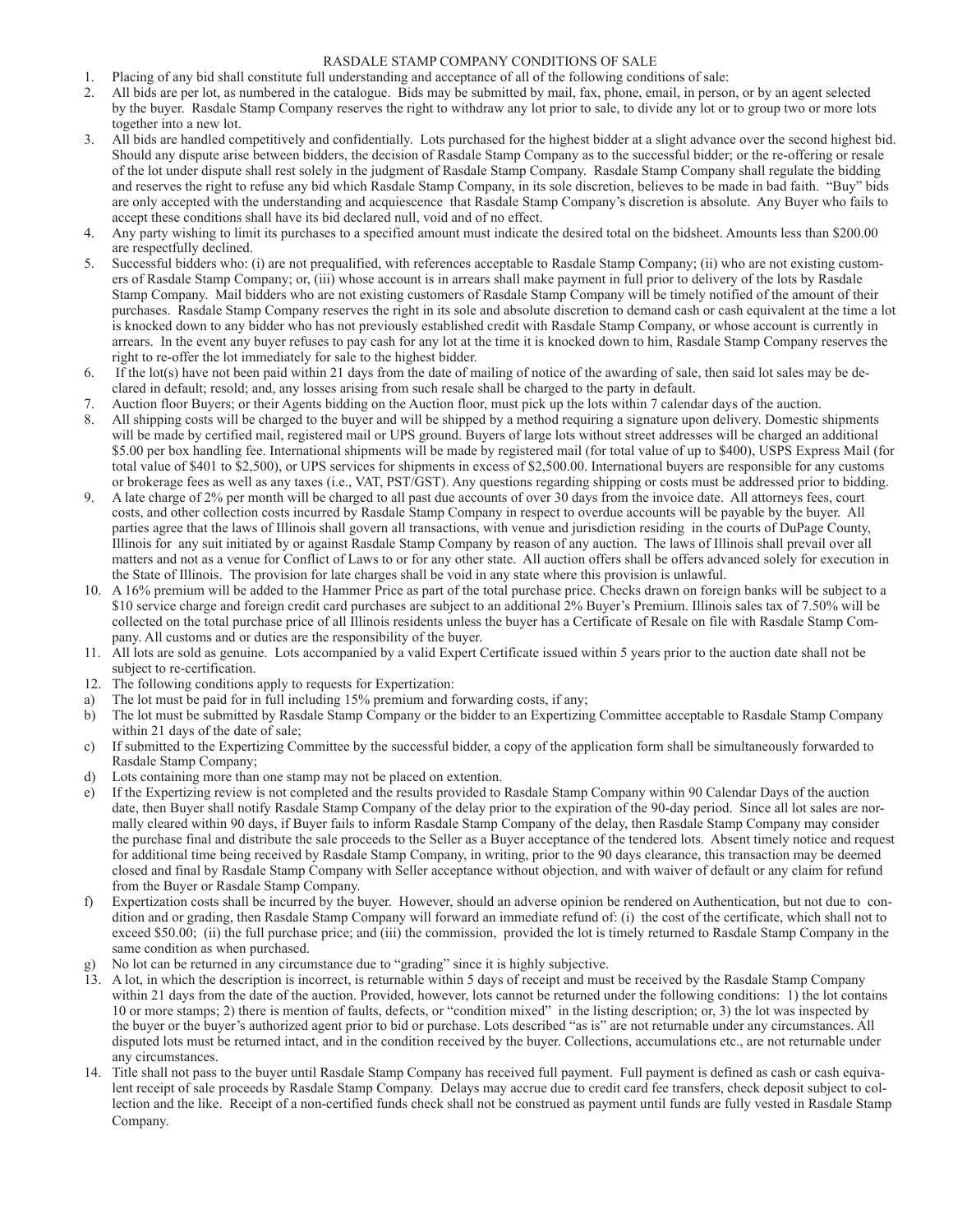| <b>COINS AND CURRENCY</b> | 1008 | <b>United States a</b><br>is the US consist |
|---------------------------|------|---------------------------------------------|

#### **COINS**

- **1000 \$ United States coin selection consisting of thirty-one Morgan and Peace Silver dollars** from 1878 to 1923 in circulated condition of which four dollars are culls. Also entails \$5.40 face 90% dimes, halves, 1857 Flying Eagle cent in nice circulated condition, one uncirculated Silver Eagle, one each two piece proof 1986 SOL and fifty cents plus miscellany. **S.B. 900.00**
- **1001 \$ United States coin assortment consisting of \$10.00 face**  90% Walking Liberty Halves in two albums. Includes two 1916 and one 1921 all appearing to be in good condition. Also encompasses \$15.00 face 1964 Kennedys and \$3.50 face 40% clad. **S.B. 475.00**
- **1002 \$ United States half dollar five-coin assortment** consisting of 1831, 1836, 1837 Bust, 1876-CC Seated, 1915-S Barber, and 1893 Columbian. Condition appears to vary<br>from fine to almost uncirculated. **S.B. 450.00** from fine to almost uncirculated.
- **1003 \$ United States penny assortment from 1837 to 1966**  in a banker box. Includes three nice large cents from 1837, 1842, 1851, around sixty Indian cents of which about ten are in either a Raymond board 1879 to 1876 appearing to be from very good to fine condition (some are cleaned) three nice other Indians in coin flips 1864, 1865, and 1868 appearing to be in either very fine to extra fine and fifty 1905-1906 in baggies. Likewise, encompasses an accumulation of around 1,000 Lincoln cents from 1909-1966 many nicely organized by date in Sort-Ur Coins boxes, baggies, some rolls, or in various coin folders as well as about twenty-five Canada large cents. No scarce or better dates but plenty of "Wheaties" to have a coin sorting party. **S.B. 400.00**
- **1004 \$ United States 90% silver assortment** consisting of \$18.00 face in Franklin halves and Washington quarters. **S.B. 270.00**
- **1005 \$ United States coin accumulation** having most of its value in \$15.00 face 90% silver dimes and quarters. Also includes Unitrade albums having common mainly face value cents and nickels plus miscellany. **S.B. 220.00**
- **1006 \$ United States five-coin type selection** in a Capital holder consisting of 1856 large, 1858 flying eagle, 1906 Indian and two Lincolns. Condition appears to vary from very fine to uncirculated. **S.B. 120.00**
- **1007 \$ United States and worldwide assortment i**n three cartons. Consists of ten pounds of worldwide demonetized tourist coins and around 150 worldwide currencies having a Latin flavor plus miscellany. Also, thirty Eisenhower nonsilver dollars and miscellaneous US. in 2X2s, small baggies, loose as well as a miniscule amount of 40% silver coins. Likewise encompasses all the odds and ends nonnumismatic that the collector enjoyed. Check out the photo to verify what you will receive. Good educational lot. **S.B. 300.00**

| 1008 | S. | United States and worldwide coin assortment. Value         |
|------|----|------------------------------------------------------------|
|      |    | is the US consisting of one 1921 Morgan silver dollar .35  |
|      |    | face 90% silver, twenty-six war nickels, and \$6.00 face   |
|      |    | bankable coins. Likewise incorporates a small baggie of    |
|      |    | wheat cents, dateless and dated Buffalo nickels. Worldwide |
|      |    | is tourist change having two pounds of loose and around    |
|      |    | one hundred in 2X2s in a cigar box.<br>S.B. 50.00          |
|      |    |                                                            |

#### **CURRENCY**

**1009 \$ United States one hundred dollars** 1934 Federal Reserve Note Boston FR 2152 in uncirculated condition. **S.B. 200.00 1010 \$ United States ten-dollars 1901** United States Note Bison in circulated, soiled condition. **S.B. 200.00 1011 \$ United States six fractional currency** appearing to be in mixed circulated to uncirculated condition. Incorporates ten cents ( old mount marks remains on reverse), 10 cents, 15 cents (old mount damage on reverse), two 25 cents (one old mount marks slight damage reverse), and 50 cents. Neat, historical currency from a bygone era. **S.B. 180.00 1012 \$ United States five-dollars 1899 silver certificate** Chief Onepapa in circulated condition. Currency has white residue damage on its front and back. **S.B. 150.00 1013 \$** United States two-dollars 1891 Treasury Note in circulated condition. Note has several pin holes which does not distract from its historical significance. **S.B. 100.00 1014 \$ United States ten dollars 1903 national currency** from the First National Bank of Portland, Maine in circulated condition. **S.B. 100.00 1015 \$ United States twenty dollars 1919 national currency**  from the Chapin National Bank of Springfield, Massachusetts in circulated condition. **S.B. 100.00 1016 \$ Three United States fractional currency** consisting of two 5 cents and one 10 cents appearing to range from circulated to almost uncirculated condition. **S.B. 100.00 1017 \$ United States one-dollar 1891 Treasury Note** in nice circulated and soiled condition. **S.B. 75.00 1018 \$ United States two Federal Reserve 1914 currency**  consisting of five and twenty dollars both in circulated, soiled condition. **S.B. 75.00 1019 \$ United States one-dollar 1899 silver certificate** in circulated condition. **S.B. 50.00 1020 \$ United States currency** consisting of a Continental eight dollars 1773 and twenty five cents fractional currency both in circulated condition. **S.B. 40.00 1021 \$ Complete set seven Jewish Ghetto currency** from the Theresiendstadt (Terezin) Concentration camp in Czechoslovakia in denominations of 1 krone, 2 krone, 5 Krone,10 krone, 20 Krone, 50 krone and 100 krone. All feature a portrait of Moses holding the Ten Commandments on one side. All in uncirculated condition. **S.B. 50.00**

#### **SUPPLIES AND LITERATURE**

#### **SUPPLIES**

**1022 Fifty 1000 Dennison green package stamp hinges** in the original box. Appears from the late 1960s or early 1970s having original retail price of 29 cents. **S.B. 500.00**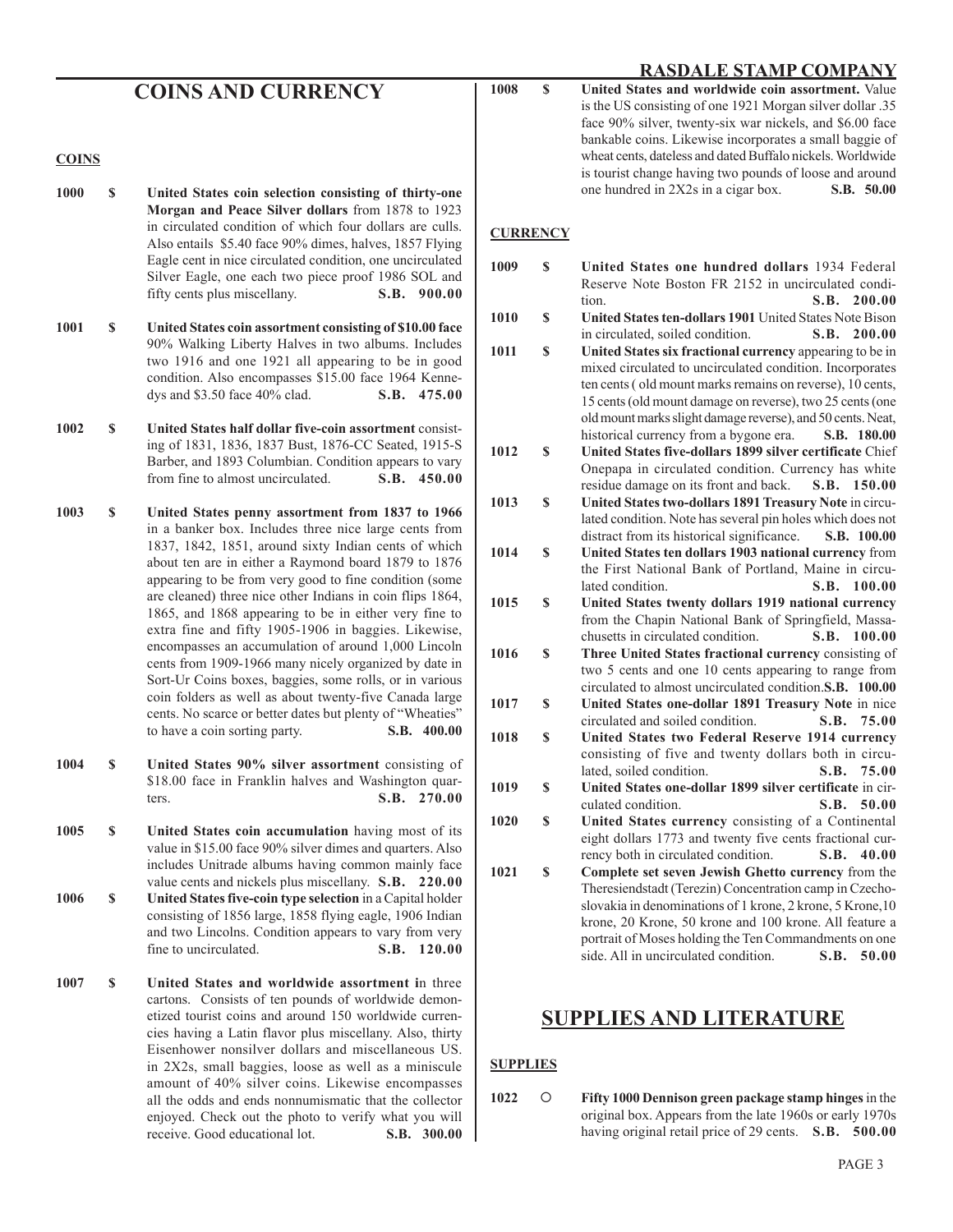- **1023** ★/○ Set of thirteen A-Z Scott International albums from 1870 to 1950 in five cartons. These albums are brand new as they were never utilized by the owner except for about one hundred Cilicia mixed mint and used stamps having the owner's 2018 catalog value of \$1,680 and about eighty mint and used Uruguay. An opportunity to start a worldwide collection at a fraction of the original purchase price. **S.B. 250**
- **1024 Thirteen packages** of hinges. Stock up. **S.B. 150.00**
- **1025 Twenty-Two Dennison Red, White, Blue prefolded 1,000 stamp hinge** packages still sealed from the 1970s. Several packages have holes punched on top for hanging on display in a store. Also several packages have been crunched from storage, one package has tape on its edge to seal and another is partially sealed on top. Examination required. Not to be missed. **S.B. 110.00**
- **1026 Five banker boxes of mostly used office supplies** plus some unused stamp items as received from a recently dissolved dealer business. Includes six packages of Red, White and Blue prefolded sealed 1000 Dennison hinges probably from the late 1970s or early 1980s. If you ae looking for some still useful items, this lot might be for you. **S.B. 75.00**
- **1027 Two small boxes of unused stamp supplies** consisting of G & K quadrille pages for Scott albums, Advantage stock sheets, Scott Specialty album pages still in cello for Australia 1953-87, Great Britain 1845-1934, and National US pages Part 1 1845-1934. Also 100 each interleaving pages for Minkus and Harris plus miscellany. **S.B. 50.00**

#### **LITERATURE**

- 1028 **Core books of US philately;** Three volume Brookman and three volume White, color types. A great start to a strong philatelic library. **S.B. 150.00**
- **1029 Two boxes of German cigarette cards,** German history, and many items on the Olympics. Olympic enthusiast and collectors of Germany will want to inspect this group. Make time to view. **S.B.** 100.00
- **1030 1945 Sanabria Air Catalog,** Soviet Surveillance, French specialized handbooks. **S.B. 50.00**
- **1031 Cube box of literature,** including Luff's Postage Stamps of the United States, a volume on Australia and Dependencies aerogrammes, and several general works. **S.B. 50.00 1032 Useful mostly philatelic twenty hard,** soft books in two cartons. A few are in binders. Knowledge is power. Become powerful after purchasing this lot. **S.B. 50.00**
- 1033  $\star$ /O Hundred-plus copies of 'The Czechoslovakia Specialist' from 1980's to about 2004, plus six well preserved copies of 'Bibliophil' from 1929 and 1930. These are not bound nor stitched, and some have various ephemera loose inside. **S.B. 50.00**
- **1034 Jon Rose Perforate 1857** and Classic Imperforate books, Telegraph stamps handbook, APO, etc. **S.B. 30.00**

#### **POSTAGE**

#### **UNITED STATES**

- 1035  $\star \star / \star$  Enormous high denomination postage lot in 5 cartons. Sheets, plates, strips, booklets, scrap in just about all formats. Dive into this accumulation for all your postage needs. Huge face value, a doubtless bargain at our reserve. **S.B. 10000.00**
- **1036 ★★/★** Mammoth United States postage selection in fourteen cartons. Comprises sheets, plate blocks, strips, multiples, some year sets, and scrap in albums, binders, file folders, glassines etc. Runs the gamut mostly from three to thirty-nine cents. Owner's approximate face of \$11,000.00. A calculator and patience will be rewarding. **S.B. 5500.00**
- **1037 A pleasing pile of postage in a large carton** with a few modestly better items. Sheets, blocks, USPS packs and scrap are to be found plus a set of Overrun Nations sheets, Liberty series fractional denomination sheets and others awaiting the most aggressive bidder. Owner's reliable face about \$4170 **Face 4170.00**
- **1038 / Mystic collection in 10+ albums.** Also a couple stockbooks, one with used and one with mint and a bit more. The vast majority of the value is in the postage which goes to fairly recent. **S.B. 1500.00**
- **1039** ★★ Postage, year sets (1972-1995), scrap, booklets with some high values spotted. A useful selection. **Face 1200.00**
- 1040  $\star \star / \star$  Huge face lot mostly in Forever and high denomina**tion sheets** with some lower denomination 1960's and 1970's added in to help you make the exact rate. We saw a dab of U.S. used and some foreign along for the ride, as well as a sheet file of labels and Easter seals. A super useful lot in several ways. **S.B. 750.00**
- 1041  $\star \star$ **/** $\circ$  A good amount of postage most in the 29 cent to 37 **cent range.** Also, hundreds of educational commemorative panels. Bring your calculator. **S.B. 500.00**
- 1042  $\star \star$  A nice group of mint never hinged items that include forever's and higher values. Most of the value is in sheets and booklet panes. Make time to look these over. **S.B. 500.00**
- **1043 Lick your chops. Pizza box filled with a colorful array of U.S. postage**, low denominations to five dollars. Includes singles and plate blocks. Face value is high. Lots of variety. Dig in. **S.B. 400.00**
- **1044 Large carton of mint U. S. Postage:** Enjoy a stock of thousands of mint never hinged singles, blocks, and plate blocks from a dealer's estate. Packed in catalog numbered glassines. Put fresh batteries in your calculator to add up this lot! **S.B. 400.00**
- **1045 Eight large envelopes filled with random,** uncounted postage. We didn't look very long but spotted values to 42 cents, some mint ducks and more. You look and decide; our suggested bid is conservative. **S.B. 350.00**
- 1046  $\star \star$  Five volumes and a pizza box of mostly 3 cent period to 32 cent period postage in form of plate blocks and plate strips. **S.B. 350.00**
- 1047 **\*** United States postage accumulation mostly from six cents to twenty-nine cents in full, partial sheets, plateblocks and scrap. **S.B. 350.00**
- **1048 Sixty-five sealed mini sheets** of 3130-3131 with face value of \$332.80. **S.B. 220.00**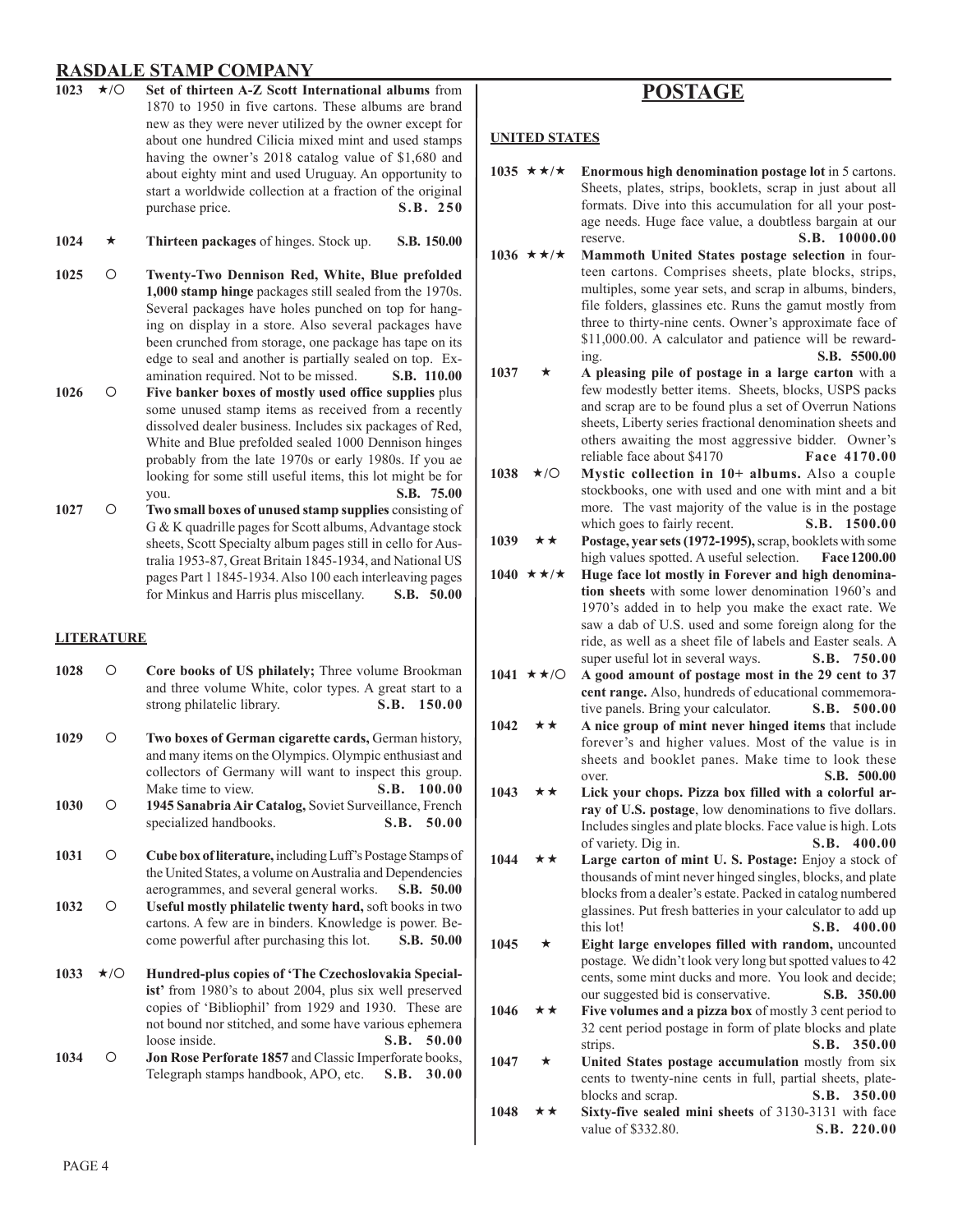**1049 / Box three quarter full of 1990/2000's postage,** year sets, sheetlets, etc. most in original shipping plastic. Lots of useful material for your discount and face value table. **S.B. 150.00** 

#### **CANADA**

1050  $\star \star / \star$  Small box of modern postage, souvenir sheets and booklets. Ready for your table. **S.B. 100.00**

#### **CHANNEL ISLANDS**

**1051 Channel Islands postage selection purchased as new issues** by the owner in two cartons. Owner's accurate count of roughly £2,400 face having many still in their original glassines with original purchase prices. Runs from the 1980s to around 2009. Encompasses Jersey, Guernsey/ Alderney and Isle of Man. Contains full sets, singles, souvenir sheets, and booklets (none from Jersey). About 40% from Guernsey/Alderney, 40% from the Isle of Man, and 20% from Jersey. All NH with tremendous topical potential appeal. For the collector or for resale. **S.B. 1000.00**

#### **MISCELLANEOUS COLLECTABLES**

#### **AUTOGRAPHS**

- **1052 Autograph selection with the owner's count of about 350** having the majority on 8X10 color and black and white photos, some cards, small photos etc. in binders in three cartons. Includes Movie, TV Stars, sport figures etc. having some with COAs. Entails Loni Anderson, Cheryl Tiegs, Barbara Button, Michelle Johnson and many more. Also encompasses miscellaneous ephemera such as movie house advertising, inserts, unsigned photos, sheet music, magazines, TV script, for the Andros Targets "Death in a Toy Balloon from February 14, 1977, and more. Owner's estimated retail of \$14,000 -\$16,000 should be only used as a guide. Infrequently found in this quantity. **S.B. 1000.00**
- **1053 German Military Autograph and Picture Collection.**  Over 350 autographed photos of German military officers who served during WWII. Features individuals from numerous wartime units, with assorted specialties and ranks, including generals and Iron Cross/Oak Leaves recipients. Most men sent biographical details with a photo. Some knowledge of German would be beneficial. Envelopes in which the photos were mailed from Germany are also provided to assist with provenance. Also contains purchased photos with supporting background information. Finally there are a few miscellaneous photos and postcards (reprints?). Everything in topnotch condition. Unique holding for the military enthusiast. Impossible to duplicate today. **S.B. 400.00**

**RASDALE STAMP COMPANY**<br>1049 \*/O Box three quarter full of 1990/2000's postage, year | 1054 O German Military Autograph and Picture Collection. **1054 German Military Autograph and Picture Collection.**  Over 500 original and reprinted photos of German military officers who served during WWII. Features individuals from numerous wartime units, with assorted specialties and ranks. Most autographed. Occasionally, biographical details are included with a photo. Some knowledge of German would be beneficial. Envelopes are also provided with some photos to assist with provenance. Also contains purchased photos with supporting background information. Finally there are a few miscellaneous pieces of correspondence. Everything in topnotch condition. Unique holding for the military enthusiast. **S.B. 350.00** 

- **1055 A northern Civil War hero and other autographs** including a young Theodore Roosevelt. An interesting group that deserves careful inspection. **S.B. 200.00**
- **1056 About 50 autographs on hand drawn catcheted covers** from 1975. The owner created his covers and mailed them to US Senators, Cabinet members, Governors and a few others. Those in this collection were graciously signed and sent back to the owner. In this group are 37 Senators including Hubert Humphrey, Barry Goldwater, and Ted Kennedy. Among the cabinet members is Earl Butz, Secretary of Agriculture. The covers are falling off their pages and there might be an autopen or two but most look real. **S.B. 120.00**
- 1057 **O** First draft autographed script from "Newhart" signed by Bob Newhart and Mary Frann "Inn This Corner" July 22, 1987. **S.B. 50.00**

#### **BASEBALL**

- **1058 OFFICE PICK UP REQUIRED Baseball memorabilia** consisting mostly of the New York Yankees on display on three shelves in our viewing area. Appears mainly from the early 2000s but could be some from earlier times. Incorporates a bowling ball, four Starting Lineup having two Babe Ruth, one each Honus Wagner, Cy Young, three plates, commemorative balls, statues, small items etc. A flea market or eBay seller dream come true. **S.B. 250.00**
- **1059 About a dozen baseball autographs** on 8 X 10 photos or cards in a pizza size box. Includes photos Buck Leonard, Monte Irvin, Bobbie Doerr, Frank Frisch, Bowie Kuhn (having a COA), and on a piece of paper or HOF cards Roger Hornsby, Red Faber, Ford Frick, Joe Medwick, and Earle Combs. **S.B. 150.00**
- **1060 OFFICE PICK UP REQUIRED 1937 Cincinnati Reds 8 ¼" X 11' stationery** from the Hotel Floridan, Tampa, Florida signed by thirty-one individuals associated with the team. Includes Hall of Famers KiKi Cuyler, Ernie Lombardi, and George Kelly. In a 16X 22 frame and having COA. **S.B. 50.00**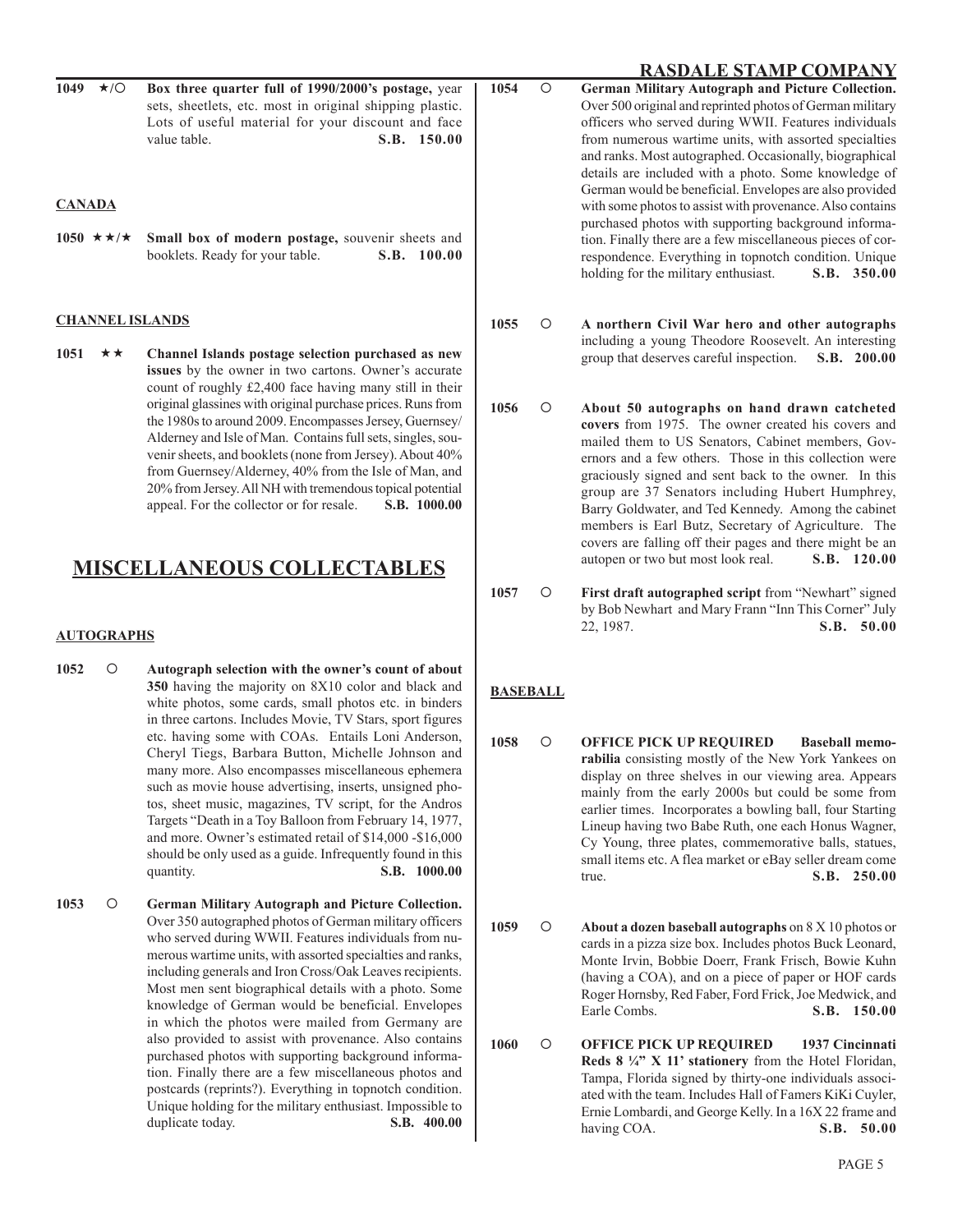- **1061 Baseball autographs mostly from players** that played in the 1930s, 1940s, 1950s, and 1960s from the 1980s to the 1990s when the owner obtained them. Owner's count of 200+ consisting of fifty-six 1979 Diamond Greats cards including Gene Baker, Roy Sievers, Walter Alston, Charlie Grimm, Les Bell, Willie Kamm, Bob Shaw, Turk Lown, etc. twenty-eight Hall of Fame players including Ted Williams, Stan Musial, Willie Mays, Al Kaline, Sandy Koufax, Warren Spahn, Ted Lyons, Lou Boudreau, Bob Feller, etc. fifty-four other cards, sixty signed 3x5 index cards mostly identified, plus miscellany. Difficult to replicate today. **S.B. 450.00**
- **1062 OFFICE PICK UP REQUIRED Five baseball frame pictures** consisting of Ernie Banks (loose frame), Willie Mitchell cards and information, appears Kenesaw Landis autograph, Eppa Rixey, and Fred Mitchell Chicago Cubs manager. **S.B. 50.00**

#### **CIGARETTE BOOK**

**1063 Graf Zeppelin 1929 around the world flight cigarette book,** complete. Some staining on the cover, otherwise it is in very good shape. A piece of history that will appeal to many. If you specialize in this area, we recommend you view. **S.B. 150.00**

#### **COLUMBIAN EXPOSITION**

**1064 Blueprint for the 1893 Columbian Exposition** printed on very thin paper. Creases from fold and a bit of wear but in very nice shape for its age and what it's made out of. **S.B. 60.00**

#### **COMIC BOOKS**

**1065 Six different old comic books** plus a DC 1st edition reprint. Condition is from average to poor. The comic book enthusiast will enjoy looking at these. Worth your time. **S.B. 50.00**

#### **EPHEMERA**

- 1066 **\*/O** A variety of material including stamps, bank checks, documents and revenues that investigating may be rewarding. Take a look. **S.B. 250.00**
- **1067 Over 30 WWII German and Russian propaganda**  leaflets. Looks to be all different. **S.B. 200.00**
- **1068 Fresh from the trenches-Pizza Box of WWI and WWII**  militaria including Feldpost correspondence, documents, photo ID's, and a WWI Iron Cross. This must be what 'Papers, Please.' means. **S.B. 150.00**
- **1069 / Several dozen military related ephemera items.** Wide variety of types from pre WW1 to Viet Nam. High retail value good for eBay of flea markets. **S.B. 100.00**
- **1070 Austrian Fascist Party propaganda items** including photos, postcards, labels, and letters. A historic group for the Austria collector. Worth a look. **S.B. 100.00**

#### **FLAG**

**1071 3rd Reich flag approximately 72"x32"** and a pennant about 28" long, some minor stains and wear. **S.B. 75.00**

#### **FRAMED ART**

1072 **\*** OFFICE PICKUP ONLY. Six prints of famous works of art. Four are framed. One of the unframed is damaged. **S.B. 100.00**

#### **LEGO SETS**

- 1073 **O** Retired LEGO sets by Manufacturer, all sets have their original box, all pieces of sets, along with building instruction manuals. Set #'s are #10218 Pet Shop / Year 2011 2032 Pieces, retail worth \$265.00. #10246 Expert Detective Office / Year 2015 2262 Pieces, retail worth \$425.00. #31011 Aviation Adventure / Year 2013 618 Pieces, retail worth \$80.00. # 21026 Mountain Hut / Year 2014 550 Pieces, retail worth \$205.00. #6913 Blue Roadster / Year 2012 152 Pieces, retail worth \$20.00. #31008 Thunder Wings / Year 2013 235 Pieces, retail worth \$40.00. Total retail worth: \$1,035.00 **S.B. 120.00**
- **1074 Discontinued by Manufacturer LEGO Sets,** all sets have their original box, all pieces of sets, along with building instruction manuals. Set #'s are #10211 Grade Emporium / Year 2010 2182 Pieces, retail worth \$450.00. #7347 Highway Pickup / Year 2012 805 Pieces, retail worth \$115.00. #31021 Furry Creatures / Year 2014 285 Pieces, retail worth \$40.00. Total retail worth for all 3 sets is \$605.00. **S.B. 70.00**

#### **LITERATURE**

- **1075 Complete set of thirty-nine volume Time Life History of World War Two.** An unprecedented work as only could be accomplished by Life magazine's photo archives. A few have a bit worn edges but by and large like new. Huge original cost. **S.B. 150.00**
- **1076 "The Story of Our Postoffice" by Marshall Cushing**  1893 edition. Some wear. **S.B. 50.00**

#### **MILITARY**

1077 **O** Traditional German Military Death Cards. Collection of ninety-one religious cards. Twenty-two from WWII and sixty-nine from WWI. Almost exclusively black-and-white. Various formats. Decorated and undecorated soldiers, with numerous ranks and military branches. Assorted locations. Mixed condition. Each card placed in a protective holder with some identifying information. Needs a new owner with an appreciation of German military history. **S.B. 300.00**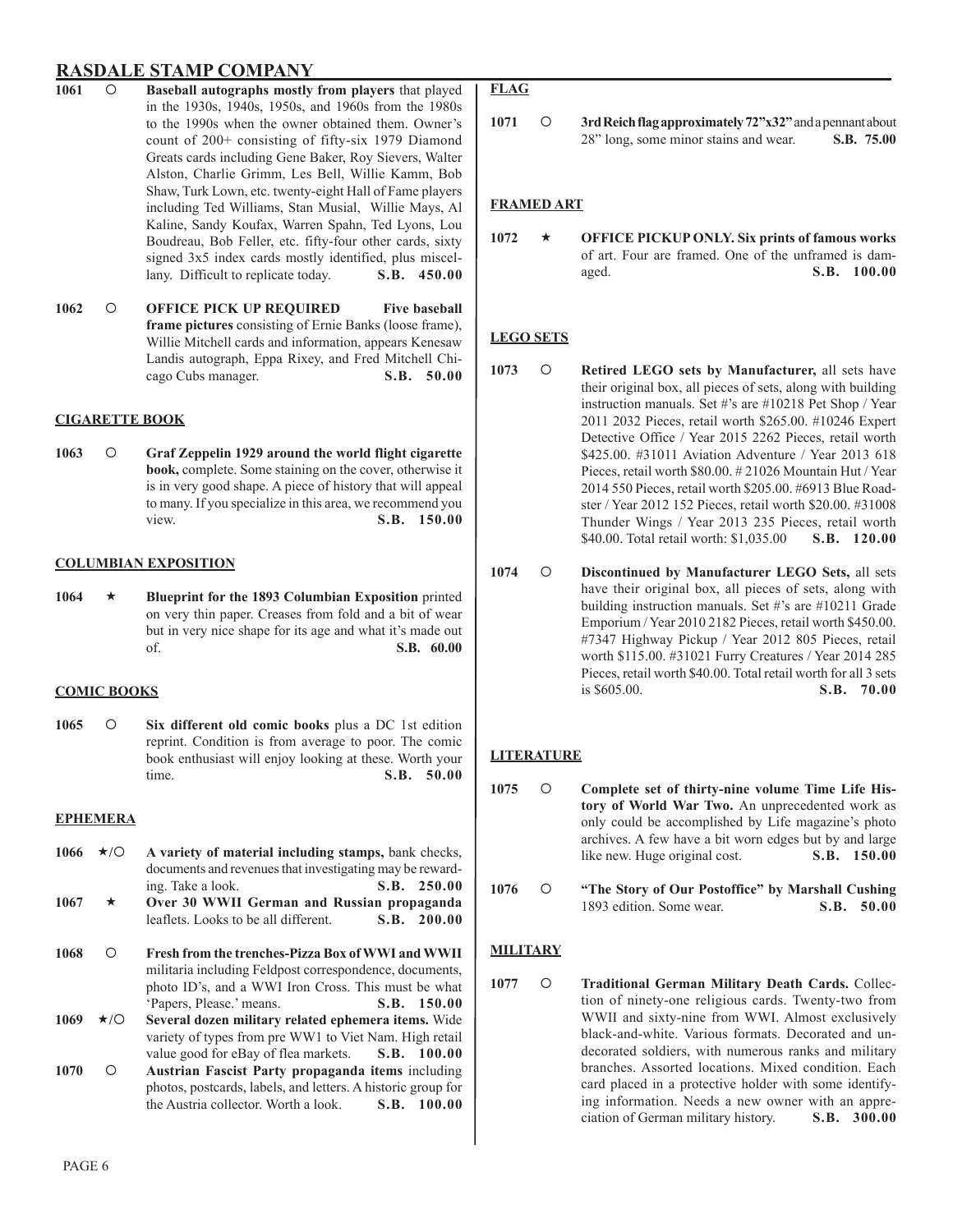- **1078 WWII German Military Collectables.** Five-part extravaganza. Includes twenty large weapon photos, two binders with over 130 autographed soldier and officier photos, five newspapers (printed between 1941 and 1943), a pamphlet covering military careers (Der Unteroffizier), and assorted military-themed documents and covers. Clean, neat, and overall sound. Loads of material to add to your German military collection. **S.B. 300.00**
- **1079 U.S. Military This-n-That. Neat and tidy lot.** Contains 288 collector cards--1984 reprints of WWII-era material. Includes cards from the following series: Horrors of War, True Spy Story, Don't Let It Happen Over Here, Fight the Red Menace, American Fighting Forces, United Nations at War, Defend America, America Attacks, and Uncle Sam's Home Defense. Also features an Operation Desert Storm Deck of Cards. Concludes with five wooden military postcards. Take a look. **S.B. 100.00**
- 1080  **O** Naval tunic from a sailor who served aboard the U.S.S. Eisenhower and an officers tunic and pants circa 1960's. Both with some moth holes but look in very good shape. **S.B. 75.00**

#### **MODEL TRAINS**

1081  $\circ$  **HO** model railroad accumulation in two cartons. Around thirty-five items in their original boxes consisting of eighteen passenger cars from Walthers. Also contains five locomotives having two each from Genesis, Athearn, and one Proto 2000 Series. Likewise entails around a dozen rolling stock. Super selection readily saleable. **S.B. 450.00** 

#### **OLYMPICS AUTOGRAPHS**

**1082 Olympics autographs from gold, silver, and bronze medal winners** from the Summer Olympics mostly from 1972-1992 Olympics in a pizza size box mainly obtained in the late 1980s and 1990s when the owner obtained. Owner's count consists of roughly 145 including 80 index cards mostly identified, fourteen FDCs, nineteen cards, fifteen index cards having cards all in protective pages. Spotted Mary Lou Retton, Greg Louganis, and Dan Gable. **S.B. 150.00**

#### **OLYMPICS**

**1083 1932 and 1936 complete Olympics Cigarette Card**  books with hundreds of cards within. Olympic collectors take time to view these. **S.B.** 120.00

#### **PAINTINGS**

- **1084 OFFICE PICK UP REQUIRED Tree Landscape 31" X 36" framed painting.** Would look fine in an office or den. **S.B. 40.00**
- **1085 OFFICE PICK UP REQUIRED 24"X 19" painting**  in golden frame inside a black frame painting of Goats in a Field. **S.B. 20.00**

### **POSTER**

1086  $\star$  OFFICE PICKUP ONLY. Three different rock pro**motional posters** plus a movie promo poster for The Big Lebowski. **S.B. 75.00**

#### **PRINTS**

- **1087 OFFICE PICK UP REQUIRED Winterset 1973 Serigraph 27" X 18 ½" image** framed print by Chicago artist Robert Addison having COA and originally from the Merrill Chase Galleries. Would look great in a conference room or den. **S.B. 75.00**
- **1088 OFFICE PICK UP REQUIRED Old Farm Wagon Serigraph 36" X 25" framed print** by Chicago artist Robert Addison. No COA. Originally from the Merrill<br>Chase Galleries. **S.B. 50.00 Chase Galleries**
- **1089 OFFICE PICK UP REQUIRED Old Carousel 1974 Serigraph 27" X 33" framed print** by Chicago artist Robert Addison. No COA. Originally from the Merrill Chase Galleries. **S.B. 50.00**
- 1090  $\bigcirc$  OFFICE PICK UP REQUIRED Old River**boat Serigraph 28" X 34" framed print** by Chicago artist Robert Addison. No COA. 10/250. Originally from the Merrill Chase Galleries. **S.B. 50.00**
- **1091 OFFICE PICK UP REQUIRED Mother and Child 25" X 31" framed print** by Larry Vincent. No COA. Originally from the Simic Galleries of Seattle. **S.B. 50.00**
- **1092 OFFICE PICK UP REQUIRED American Eagle 30" X 23" framed print** by photographer Gerry La Marre. No COA. 28/50 Slight water stains on reverse. **S.B. 50.00**
- 1093 O OFFICE PICK UP REQUIRED Flight Sensa**tion 1998 large 51" X 41" framed print** by Leonardo Nierman having COA originally from the Merrill Chase Galleries. #19/150. If you have the wall space, this print might just be for you. **S.B. 50.00**
- **1094 OFFICE PICK UP REQUIRED Storm 1998 large 56" X 43" framed print** by Leonardo Nierman. No COA. Originally from the Merrill Chase Galleries. If you still have any extra wall space, this print might be especially for you. **S.B. 50.00**

#### **SLAVE DOCUMENTS**

**1095 1852 bill of sale** for a slave in South Carolina.

**S.B. 75.00**

#### **SPORTS CARDS**

**1096 About 600 hockey cards** from the mid-to late 1990's housed in collection sheets organized by team. Saw some big names but no future star rookie cards. Mostly in like-new condition. Also, another hundred or so more in a small box where a few basketball cards snuck in. **S.B. 60.00**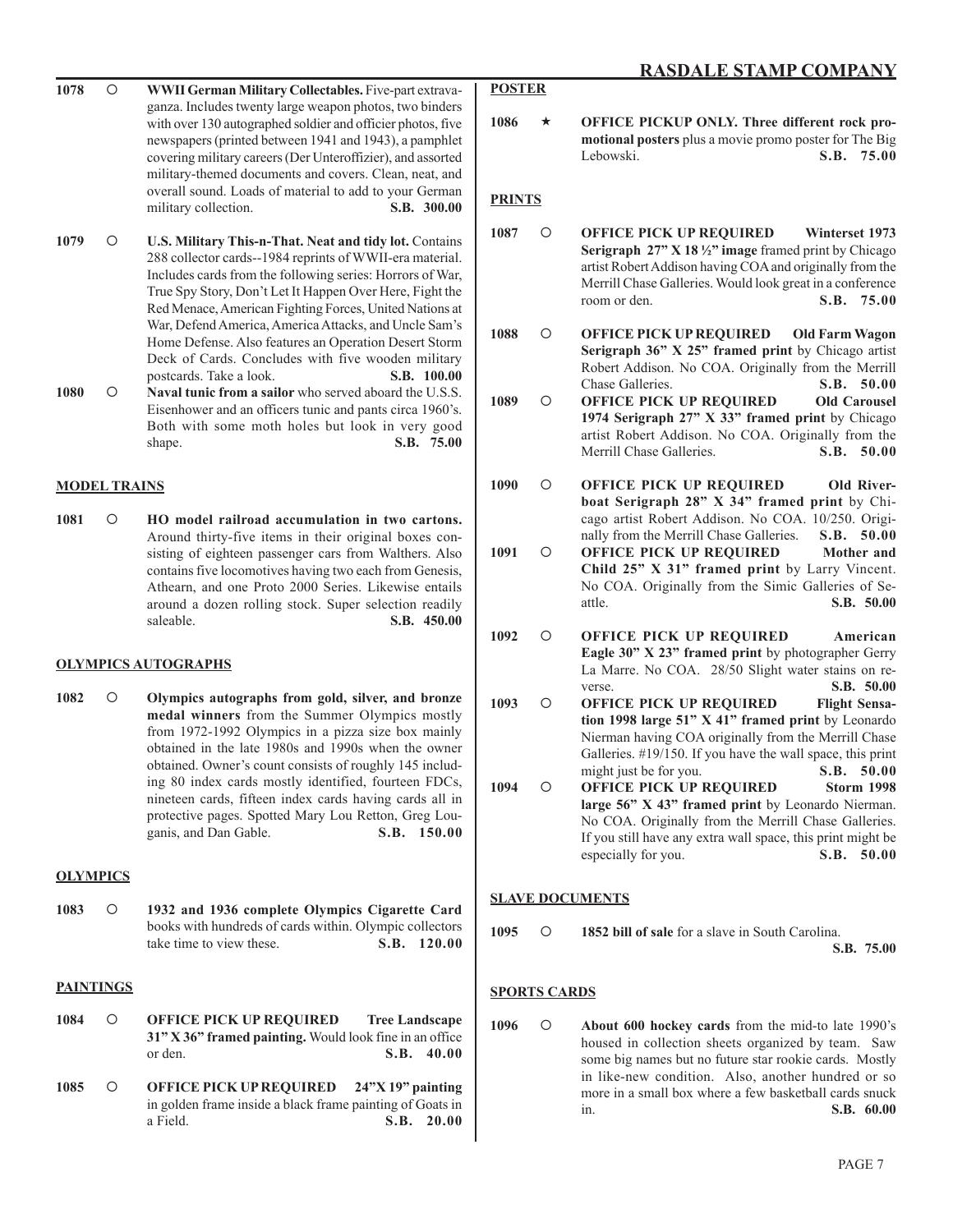#### **RASDALE STAMP COMPANY STERLING**

- **1097 \$ Ten Sterling Silver Medals** from 1973-74 in United Nations FDCs. **S.B. 65.00**
- **1098 Gorham Alvin sterling flatware Vivaldi pattern** consisting of approximately weighing forty ounces. Includes spoons, forks, and seven knives. **S.B. 650.00**
- **1099 \$ Sterling silver medals selection** consisting of a complete set of fifty 1976 Bicentennial and six 1971 United Nations in FDCs and original albums. Silver weight is thirty-six ounces. **S.B. 600.00** thirty-six ounces.

#### **SWISS SOLDIER STAMPS**

1100  $\star$ **/O** Over three hundred Swiss soldier stamps with around a 50/50 split between WWI and WWII. An attractive fresh group that includes a few sheetlets. Swiss specialist and military collectors should take a close look. S**.B. 200.00**

#### **SWORDS**

- 1101  $\bigcirc$  **OFFICE PICK UP REQUIRED. Three unattributed swords.** 31-33" blades. One made in India with cloth sheath. Mexican?, Ceremonial?, You be the judge. **S.B. 40.00**
- **1102 OFFICE PICK UP REQUIRED. Unattributed Japanese sword.** 34" curved heavy duty blade with 41 3/4" scabbard. Not restored, in as found condition. Light damage. **S.B. 40.00**

#### **WORLD'S FAIR**

**1103 Columbian Exposition large book "White City As It Was"** illustrated by a series of eighty pictures from photographer W. H. Jackson. Published by White City Art Co. Chicago. Binding is very loose barely staying together, several severe tears to one page, and soiling from age or storage otherwise still presentable as historical documentation from this World's Fair. **S.B. 40.00**

#### **SINGLES AND SETS**

**1104 (1)** used with pen cancel four margins F-

#### **UNITED STATES**

| 1105 | Ω | VF<br>(1) Franklin used four margins F-VF                                                                                                                                                                                      | Cat. 350.00<br>Cat. 350.00 |
|------|---|--------------------------------------------------------------------------------------------------------------------------------------------------------------------------------------------------------------------------------|----------------------------|
| 1106 | Ο | $(1)$ 5¢ Franklin, 1847 issue. Four full margins, used with<br>a red grid cancel, 2113 Weiss certificate states, "it is<br>genuine red grid cancel, couple trivial tiny nick at top &<br>bottom $-$ not affecting the design." | Cat. 350.00                |
| 1107 | Ω | (1b) orange brown used with blue cancel thins nice four<br>margins F-VF                                                                                                                                                        | Cat.675.00                 |
| 1108 | ∩ | $(2)$ 10¢ Washington, 1847 issue. Four full margins, used<br>with a red grid cancel, 2010 PSE certificate (1220160)<br>states, "it is genuine used, with red grid cancels. GRADE<br>VF-XF 85, Used."                           | Cat. 775.00                |

| 1109         | О                    | (2) Washington used with red cancel three nice margins                                            |
|--------------|----------------------|---------------------------------------------------------------------------------------------------|
|              |                      | cut in at right F-VF<br>Cat. 775.00                                                               |
| 1110         | О                    | (2) 10 cent used with red cancel nice four margins F-<br>VF<br>Cat. 750.00                        |
| 1111         | О                    | $(2)$ 10¢ 1847 issue. Used with a red grid cancel. Four full,                                     |
|              |                      | yet narrow well balanced margins, good color, centered                                            |
|              |                      | VF<br>Cat. 750.00                                                                                 |
| 1112         | Ο                    | (2) used with pen cancel three margins just touching at                                           |
|              |                      | top sharp color F-VF<br>Cat. 750.00                                                               |
| 1113         | $(\star)$            | (3) 5 cent reprint unused small thins four margins F-                                             |
|              |                      | VF<br>Cat. 900.00                                                                                 |
| 1114         | О                    | (14) used four margins good color F-VF Cat. 140.00                                                |
| 1115         | О                    | (38) 30 cent Franklin used tiny thin VF Cat. 475.00                                               |
| 1116         | E                    | (71-E2e) 30¢ 1857 issue "Premier Gravure" plate                                                   |
|              |                      | essay. 2005 PFC (424644) states, "it is genu-                                                     |
|              | О                    | ine."<br>Cat. 1750.00<br>(73) Blackjack used with light cancel fresh F-                           |
| 1117         |                      | VF<br>Cat. 60.00                                                                                  |
| 1118         | О                    | (100) $30¢$ orange "F" grill issue. Used with a double                                            |
|              |                      | grill, 1983 PFC (115284) states, "used double grill, it                                           |
|              |                      | is genuine." However the certificate fails to mention a                                           |
|              |                      | small thin where the grill has been applied, centered Fair-                                       |
|              |                      | Fine.<br>Cat. 1000.00                                                                             |
| 1119         | $\star$ /O           | (112-122) 1869 Pictorials, mostly no gum or used, with                                            |
|              |                      | grills. FVF, with minor faults, a good looking complete                                           |
|              |                      | S.B.<br>350.00<br>set.                                                                            |
|              |                      |                                                                                                   |
| 1120         | ★★                   | (112) Franklin unused regummed bright F-<br>VF<br>Cat. 210.00                                     |
| 1121         | **                   | (114) Train unused regummed fresh F-                                                              |
|              |                      | VF<br>Cat. 225.00                                                                                 |
| 1122         | **                   | (115) Washington unused regummed couple sps. F-                                                   |
|              |                      | VF<br>Cat. 1000.00                                                                                |
| 1123         | **                   | (116) Eagle and Shield unused regummed sp. bright F-                                              |
|              |                      | VF<br>Cat. 750.00                                                                                 |
| 1124         | **<br>O              | (117) Ship unused regummed good color FineCat.725.00                                              |
| 1125<br>1126 | О                    | (117) S.S. Adriatic used F-VF<br>Cat. 130.00<br>$(120)$ 24 cent used Fine<br>Cat. 650.00          |
| 1127         | $(\star\star)$       | (120P4) proof on card VF<br>Cat. 140.00                                                           |
| 1128         | O                    | (122) ninety cent Lincoln used off center                                                         |
|              |                      | Fine<br>Cat. 2000.00                                                                              |
| 1129         | $\circ$              | (135) Jackson used bright color VF Cat. 80.00                                                     |
| 1130         | O                    | Cat. 200.00<br>$(151)$ 12 cent used Fine                                                          |
| 1131         | $\bigcirc$           | (152) Webster used F-VF<br>Cat. 210.00                                                            |
| 1132         | О                    | $(154)$ 30¢ black 1870 Banknote issue. Used, 2002                                                 |
|              |                      | APS certificate (140237) states, "Scott 154 used,                                                 |
|              |                      | aniline red cancel genuine in all respects" Very rich                                             |
|              | O                    | color, centered Fine+.<br>Cat. 305.00                                                             |
| 1133<br>1134 | $(\star)$            | (155) ninety cent used good color Fine<br>Cat. 325.00<br>(161) Jefferson regummed bright color F- |
|              |                      | Cat. 275.00<br>VF                                                                                 |
| 1135         | $\circ$              | (166) 90 cent Perry used Fine<br>Cat. 300.00                                                      |
| 1136         | ★★                   | (189) 15¢ red orange 1879 Banknote issue. NH., 2007 PSE                                           |
|              |                      | certificate (1145654) states, "it is genuine, unused, og.,                                        |
|              |                      | never hinged, with two natural paper inclusions. GRADE:                                           |
|              |                      | F-VF 75, Mint OGnh."<br>Cat. 600.00                                                               |
| 1137         | ★                    | (211) 4 cent og bright color gum bend F-                                                          |
|              |                      | VF<br>Cat. 225.00                                                                                 |
| 1138         | ★★                   | $(214)$ 3¢ vermilion 1883 Banknote issue. NH., 2004 PFC                                           |
|              |                      | (409998) states, "it is genuine, never hinged." Beautiful                                         |
|              |                      | color, centered near VF.<br>Cat. 190.00<br>(230P4-245P4) card proofs bright F-VF                  |
|              | 1139 $(\star \star)$ | Cat. 2110.00<br>set                                                                               |
|              |                      |                                                                                                   |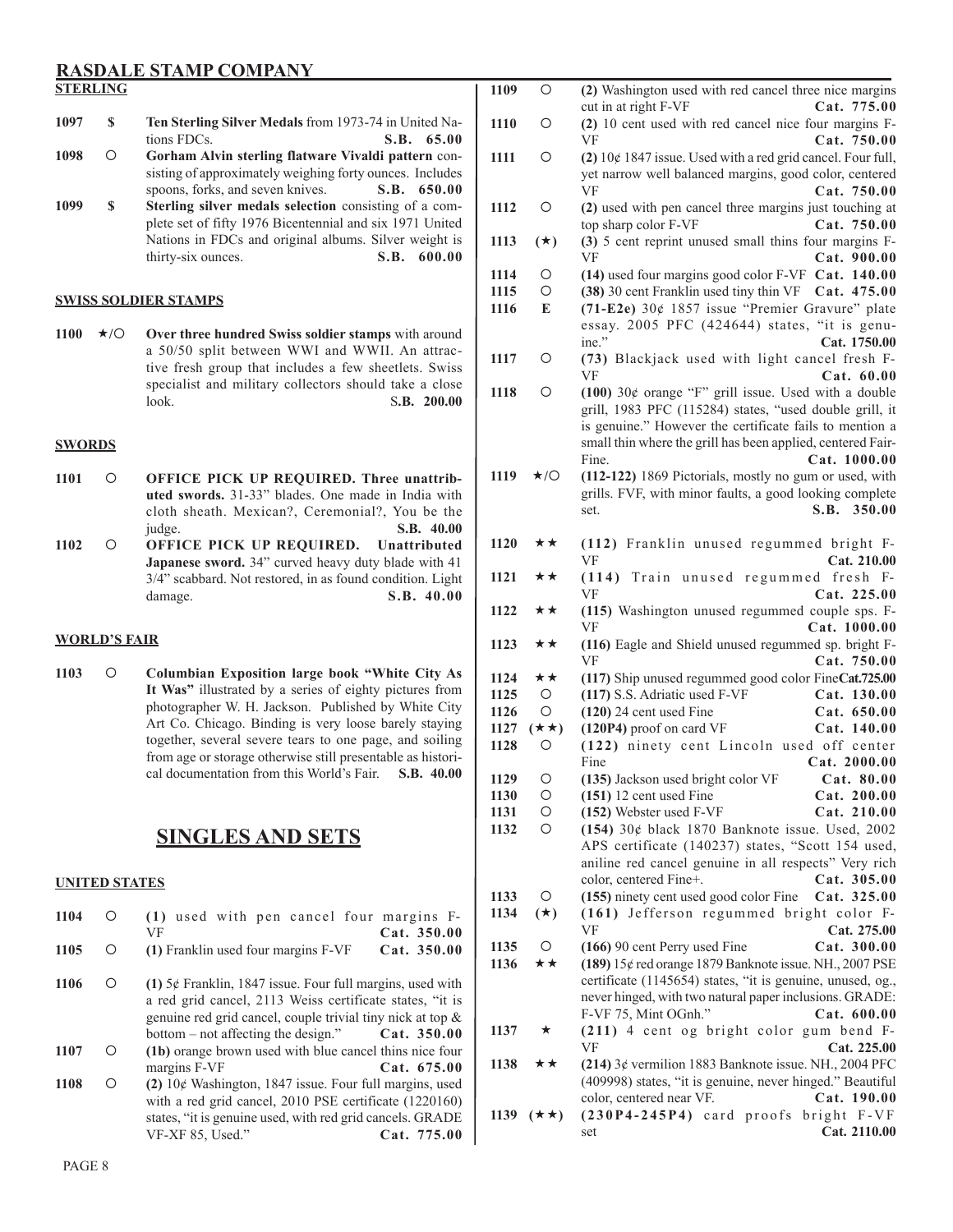| 1140         | **        | (231/237) $2¢$ through $10¢$ Columbian issues. Hand se-                                                           |  |
|--------------|-----------|-------------------------------------------------------------------------------------------------------------------|--|
|              |           | lected group, all NH, fresh color, and centered F-VF or<br>Cat. 693.00<br>better.                                 |  |
| 1141         | **        | (239) 30¢ Colombian. NH, 2021 PFC (581201)                                                                        |  |
|              |           | states, "it is genuine, never hinged, PF graded VF-XF                                                             |  |
|              |           | 85".<br>Cat. 675.00                                                                                               |  |
| 1142         | Ο         | (240) Fifty Cent Columbian used F-VF<br>Cat. 175.00                                                               |  |
| 1143         | О         | $(241)$ \$1 used Fine<br>Cat. 525.00                                                                              |  |
| 1144         | $\star$   | (242) \$2.00 Columbian issue. OG., fresh, centered                                                                |  |
|              |           | Fine.<br>Cat. 1100.00                                                                                             |  |
| 1145         | ★         | (242) \$2.00 Columbian issue. OG., few gum blemishes.<br>APS 2003 certificate (147559) states, "Scott 242, un-    |  |
|              |           | used, slightly disturbed original gum, genuine." Good                                                             |  |
|              |           | color, centered Fine.<br>Cat. 1100.00                                                                             |  |
| 1146         | Ο         | (242) Columbus in Chains used pressed out crease F-                                                               |  |
|              |           | VF<br>Cat. 525.00                                                                                                 |  |
| 1147         | ★         | (243) \$3.00 Columbian issue. OG., HR, small black                                                                |  |
|              |           | offset on reverse, tiny thin, diagonal crease, reperfed,                                                          |  |
|              |           | center F-VF.<br>Cat. 1500.00                                                                                      |  |
| 1148         | ★         | (243) \$3.00 Columbian issue. OG., couple rough perfs<br>at top, small hinge remnant, thinned, and pmog. and perf |  |
|              |           | thin. Deep rich color centered Fine.<br>Cat. 1500.00                                                              |  |
| 1149         | ★         | (243) Third Voyage og small thin F-VF<br>Cat. 1500.00                                                             |  |
| 1150         | $\star$   | (244) \$4.00 Columbian issue. OG., vlh, reperfed, center                                                          |  |
|              |           | F-VF.<br>Cat. 2100.00                                                                                             |  |
| 1151         | $(\star)$ | (244) \$4.00 Columbian issue. Expertly regummed, tiny                                                             |  |
|              |           | hinge remnant and perf thin. Deep rich color, centered                                                            |  |
|              |           | Fine.<br>Cat. 1100.00                                                                                             |  |
| 1152         | Ο         | (244) Isabella and Columbus used minor stains<br>Fine                                                             |  |
| 1153         | $(\star)$ | Cat. 975.00<br>(245) \$5.00 Columbian issue. Unused no gum,                                                       |  |
|              |           | tiny thin, very bright, fresh, wide margins centered                                                              |  |
|              |           | VF.<br>Cat. 1250.00                                                                                               |  |
| 1154         | $(*)$     | (245) \$5.00 Columbian issue. Expertly regummed,                                                                  |  |
|              |           | very light diagonal crease. Clear impression, centered                                                            |  |
|              |           | Fine+.<br>Cat. 1250.00                                                                                            |  |
| 1155<br>1156 | Ο         | (245) Five Dollar Columbian used F-VF<br>Cat. 1200.00                                                             |  |
|              | ★         | (261) \$1.00 Perry 1894 Bureau issue. OG, 2016 PSAG<br>certificate (573906) states, "it is genuine unused, og     |  |
|              |           | hinged." Fresh, centered Fine.<br>Cat. 1000.00                                                                    |  |
| 1157         | О         | (261) One Dollar Type I used Fine<br>Cat. 350.00                                                                  |  |
| 1158         | ★★        | $(266)$ NH F-VF<br>Cat. 120.00                                                                                    |  |
| 1159         | ★         | (274) Webster og hr. F-VF<br>Cat. 200.00                                                                          |  |
| 1160         | $\star$   | (276) \$1.00 Perry 1895 Bureau issue. OG, 2018 PFC                                                                |  |
|              |           | (550545) states, "it is genuine, previously hinged." Deep                                                         |  |
| 1161         | ★         | rich color, centered Fine.<br>Cat. 600.00<br>(276A) type II regummed nibbled perfs                                |  |
|              |           | Fine<br>Cat. 500.00                                                                                               |  |
| 1162         | P         | (282P2) 6¢ Bureau issue small die proof. 2020 PSE certificate                                                     |  |
|              |           | (1381996) states, "it is a genuine Roosevelt Album small die                                                      |  |
|              |           | proof, grade EF-Sup 95, Mint NGAI."<br>Cat. 375.00                                                                |  |
| 1163         | **        | (288) Fremont NH good color Fine<br>Cat. 300.00                                                                   |  |
| 1164         | ★         | (291) 50¢ Trans Mississippi issue. OG., just a bit disturbed                                                      |  |
| 1165         | Ο         | by hinge removal, vivid color, centered VF.Cat. 600.00<br>(291) Mining used VF<br>Cat. 175.00                     |  |
| 1166         | ★         | (292) \$1.00 Trans Mississippi issue. OG., HR, very fresh,                                                        |  |
|              |           | centered VF.<br>Cat. 1500.00                                                                                      |  |
| 1167         | Ο         | (292) \$1.00 Cattle in Storm used Fine<br>Cat. 700.00                                                             |  |
| 1168         | ★         | (293) \$2.00 Trans-Mississippi issue. OG, couple small                                                            |  |
|              |           | hinge remnants, very tiny thin. Fresh and centered                                                                |  |
|              |           | Fine.<br>Cat. 1900.00                                                                                             |  |
| 1169         | $(\star)$ | (293) \$2.00 Trans Mississippi issue. Regummed, tiny thin,                                                        |  |
|              |           | very bright, centered F-VF.<br>Cat. 950.00                                                                        |  |

| 1170 | **       | (295) imprint strip of three NH F-VF Cat. 112.00                     |
|------|----------|----------------------------------------------------------------------|
| 1171 | *        | (311) \$1.00 Farragut 1903 issue. OG, 2000 PFC (254972)              |
|      |          | states, "it is genuine previously hinged." Very Bright               |
|      |          | Cat. 600.00<br>centered Fine+.                                       |
| 1172 | **       | (328-330) $1¢$ -5¢ Jamestown Exposition set. NH, couple              |
|      |          | Cat. 535.00                                                          |
|      |          | gum bends, fresh, centered F-VF.                                     |
| 1173 | O        | (342) \$1.00 used with precancel VF<br>Cat. 95.00                    |
| 1174 | **       | (354) $4¢$ orange brown 1909 perf 12 horz. coil line pair.           |
|      |          | OG, 2007 PSE certificate (1150266) states, "it is genuine            |
|      |          | unused, og., previously hinged coil guide line pair, grade           |
|      |          | VF-XF 85". Mint OGph.<br>Cat. 1400.00                                |
| 1175 | **       | (355) NH a bit of offset F-VF<br>Cat. 450.00                         |
| 1176 | *        | (355) 5¢ perf 12 vertical guide line pair. OG., 2022 PSE             |
|      |          |                                                                      |
|      |          | (584312) states, "it is genuine, previously hinged, both             |
|      |          | stamps with margin nicks at top left." Good color, centered          |
|      |          | Fine.<br>Cat. 1500.00                                                |
| 1177 | **       | (357) 1¢ green bluish paper. NH., 2022 PSE (584317)                  |
|      |          | states, "it is genuine, never hinged",. Four well balanced           |
|      |          | Cat. 190.00<br>margins, centered VF.                                 |
| 1178 | **       | (357) NH a bit of offset Fine<br>Cat. 190.00                         |
|      |          |                                                                      |
| 1179 | **       | $(369)$ 2¢ bluish paper 1909 Lincoln commemora-                      |
|      |          | tive. NH, 2017 PSE certificate (1333379) states, "it is              |
|      |          | genuine unused, og., never hinged, grade XF 90". Mint                |
|      |          | OGnh.<br>Cat. 300.00                                                 |
| 1180 | **       | (407)7¢black1914issue.NH,2006PSE certificate (1044170)               |
|      |          | states, "it is genuine unused, og., never hinged, GRADE: VF          |
|      |          | 80, Mint OGnh." Bright centered F-VF.<br>Cat. 150.00                 |
| 1181 | ★★       | (411) $2¢$ perf $8\frac{1}{2}$ horizontal guide line pair. NH., 2022 |
|      |          |                                                                      |
|      |          | PSE (584314) states, "it is genuine, never hinged",. Rich            |
|      |          | Cat. 125.00<br>color, centered Fine.                                 |
| 1182 | ★★       | (439) $30¢$ orange red single line watermark perf 10                 |
|      |          | issue. NH, 2007 PFC (451602) states, "it is genuine                  |
|      |          | never hinged. PF grade F-VF 75."<br>Cat. 500.00                      |
| 1183 | ★        | $(440)$ 50 $¢$ violet single line watermark perf 10 top plate        |
|      |          | number single. OG appears NH, 2019 PSE certificate                   |
|      |          | (1367779) states, "it is genuine unused, og., previously             |
|      |          | Cat. 450.00                                                          |
|      |          | hinged, Grade: VF 80, Mint ognh."                                    |
|      | 1184 ★★□ | (467) 5 cent error NH Fine<br>Cat. 1550.00                           |
| 1185 | ★★       | (475) $15¢$ gray perf 10 single line watermark issue. NH,            |
|      |          | 2016 PFC (540179) states," it is genuine, never hinged,              |
|      |          | PF graded F-VF 75".<br>Cat. 500.00                                   |
| 1186 | ★★       | $(476)$ 20¢ light ultramarine perf 10 issue. NH, with                |
|      |          | tiny bit of offset on the reverse. Rich color, centered              |
|      |          | Fine.<br>Cat. 500.00                                                 |
|      |          |                                                                      |
| 1187 | **       | (480) \$5.00 light green perf 10 1917 issue. NH with a               |
|      |          | few natural gum bends. Deep rich color, centered F-                  |
|      |          | VF.<br>Cat. 375.00                                                   |
| 1188 | O        | (500) Type Ia used VF<br>Cat. 240.00                                 |
| 1189 | **       | (501/518) $3¢$ to \$1.00 1917 issues. A handpicked selec-            |
|      |          | tion of 6 different NH, $(3¢$ with some gum skips), VF+              |
|      |          | Cat. 322.00<br>centered copies.                                      |
|      | 1190 ★★□ | (505) $5¢$ carmine double error block of 12. NH, up-                 |
|      |          |                                                                      |
|      |          | per left stamp with a perf dimple, upper right stamp                 |
|      |          | with an inclusion. Overall, very fresh and centered                  |
|      |          | VF.<br>Cat. 1850.00                                                  |
| 1191 | ★□       | (505) $5¢$ rose error block of 9. Couple natural gum                 |
|      |          | bends, HR at top center, the error is NH. Fresh, centered            |
|      |          | Fine.<br>Cat. 650.00                                                 |
| 1192 | $\star$  | (523) \$2.00 Franklin 1918 issue. OG, vlh, trivial gum               |
|      |          | Cat. 525.00<br>bend, centered Fine.                                  |
|      |          |                                                                      |
| 1193 | ★★       | (524) \$5.00 green and black 1920 Franklin issue. NH,                |
|      |          | 2016 PFC (540183) states, "it is genuine, never hinged,              |
|      |          | Cat. 340.00<br>PF graded VF 80".                                     |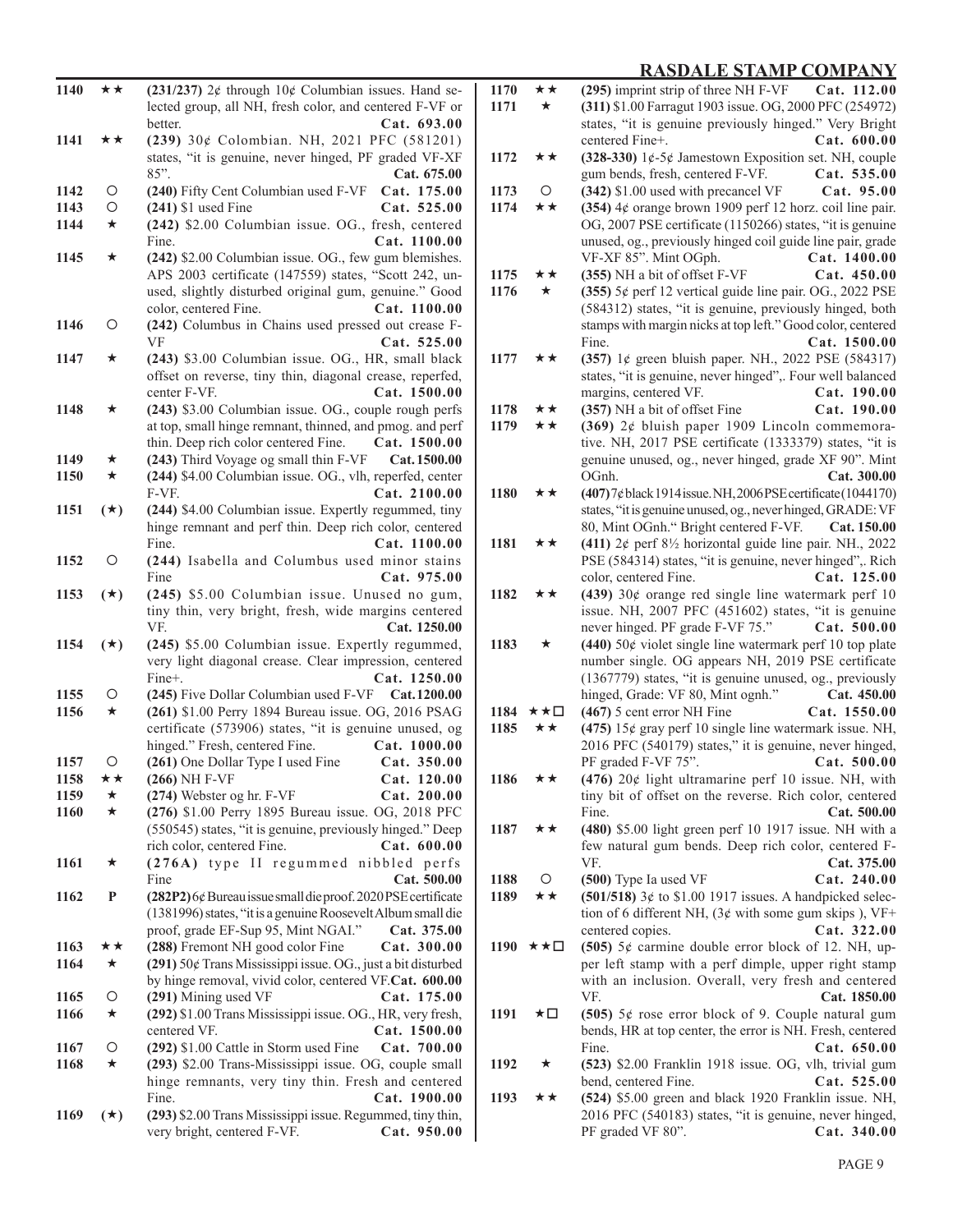| 1194         | ★★        | (524) \$5.00 Franklin 1918 issue. NH, trivial gum bend,                                                          |
|--------------|-----------|------------------------------------------------------------------------------------------------------------------|
|              |           | Cat. 340.00<br>centered F-VF.                                                                                    |
| 1195         | **        | (524) \$5.00 1918 Franklin issue. NH, 2009 PSE certificate                                                       |
|              |           | (1204282) states, "it is genuine unused, og., never hinged,                                                      |
|              |           | Grade VF-XF 85, Mint ognh."<br>Cat. 340.00                                                                       |
| 1196         | **        | (547) \$2.00 Franklin 1920 issue. NH, trivial gum bend,                                                          |
|              |           | centered F-VF.<br>Cat. 275.00                                                                                    |
| 1197         | **        | (573) Freedom NH F-VF<br>Cat. 180.00                                                                             |
| 1198         | ★★□       | (591) NH block F-VF<br>Cat. 340.00                                                                               |
| 1199         | ★★        | (599A) 2¢ carmine, type II 1929 issue. NH guideline pair,                                                        |
|              |           | PFC (320242) states, "it is genuine, Never Hinged." Rich                                                         |
|              |           | color, centered just Fine.<br>Cat. 1150.00                                                                       |
|              | **        |                                                                                                                  |
| <b>1200</b>  |           | (630) White Plaines sheet NH wrinkles at bottom o/w                                                              |
|              |           | Cat. 500.00<br>F-VF                                                                                              |
| 1201         | ★         | (630) White Plaines sheet og hrs. inclusion F-                                                                   |
|              |           | VF<br>Cat. 275.00                                                                                                |
| 1202         | ★★        | (648) Hawaii overprint NH sheet F-VF<br>Cat. 2150.00                                                             |
| 1203         | ★★□       | (701) fifty cent plate block NH F-VF<br>Cat. 230.00                                                              |
| 1204         | ★★□       | (834) Coolidge plate block of four NH VFCat. 325.00                                                              |
| 1205         | ★★□       | (834) \$5.00 Coolidge, NH center line block. Vivid                                                               |
|              |           | color, centered VF.<br>Cat. 350.00                                                                               |
| 1206         | ★★        | (839-847) Line Pairs NH F-VF set<br>Cat. 139.00                                                                  |
| 1207         | ★★□       | (1053) Hamilton NH plate block F-VF<br>Cat. 210.00                                                               |
|              |           |                                                                                                                  |
| 1208         | **        | (2869 x2, 2870 x5) Legends sheets no folders NH F-                                                               |
|              |           | VF<br>Cat. 980.00                                                                                                |
| 1209         | ★         | (C13-C15) Graf Zeppelins 1st and last regummed o/w og                                                            |
|              |           | Cat. 1080.00<br>Fine set                                                                                         |
| 1210         | **        | (C13) $65¢$ 1930 Zeppelin issue. NH with the usual                                                               |
|              |           | trivial gum bend, centered F-VF.<br>Cat. 250.00                                                                  |
| 1211         | $\circ$   | (C13) Over the Ocean used F-VF<br>Cat. 160.00                                                                    |
| 1212         | **        | (C14) \$1.30 1930 Zeppelin issue. NH with the usual                                                              |
|              |           | trivial gum bend, centered F-VF.<br>Cat. 575.00                                                                  |
| 1213         | **        | (C14) middle value NH slight gum bend F-VFCat.575.00                                                             |
| 1214         | $\star$   | (C14) \$1.30 og hr. F-VF<br>Cat. 375.00                                                                          |
| 1215         | $\circ$   | (C14) Between two Continents used F-                                                                             |
|              |           | VF<br>Cat. 360.00                                                                                                |
| 1216         | ★★        | (C15) \$2.60 1930 Zeppelin issue. NH, few natural gum                                                            |
|              |           |                                                                                                                  |
|              |           | Cat. 850.00                                                                                                      |
| 1217         | **        | bends, very bright, centered F-VF.                                                                               |
|              |           | (C15) \$2.60 1930 Zeppelin issue. NH, centered<br>Cat. 850.00<br>Fine.                                           |
| 1218         | *         | Cat. 525.00                                                                                                      |
| 1219         | ★         | (C15) Passing the Globe og Fine<br>(C15) high value Zepp og F-VF<br>Cat. 525.00                                  |
| 1220         | *         | Cat. 500.00                                                                                                      |
|              | **        | (E2) fresh og Fine                                                                                               |
| 1221<br>1222 | O         | (E8) plate number single NH Fine<br>Cat. 240.00                                                                  |
| 1223         | *         | (J28) 50 cent used good color Fine<br>Cat. 225.00                                                                |
|              | ★         | (J60) og fresh Fine<br>Cat. 625.00                                                                               |
| 1224<br>1225 | ★         | (O59) 3 cent State og hr. F-VF<br>Cat. 220.00                                                                    |
|              |           | (079) 15 cent Treasury og hr.<br>good color<br>Fine                                                              |
|              |           | Cat. 300.00                                                                                                      |
| 1226         | ★         | Cat. 275.00<br>$(O89)$ 12 cent War og F-VF                                                                       |
| 1227         | $\star$   | (O93) 90 cent War Dept. og fresh Fine<br>Cat. 225.00                                                             |
| 1228         | $(\star)$ | (O107) 6 cent Justice unused bright Fine Cat. 250.00                                                             |
| 1229         | ★★        | (Q10) Dairying NH F-VF<br>Cat. 500.00                                                                            |
| 1230         | **        | (Q11) Harvesting NH tiny offset F-VF<br>Cat. 180.00                                                              |
| 1231         | О         | (R13d) silk paper variety used F-VF<br>Cat. 250.00                                                               |
| 1232         | O         | (R21c) perf used F-VF<br>Cat. 700.00                                                                             |
| 1233         | O         | (R36a) used vertical pair fresh margins all around F-                                                            |
|              |           | VF<br>Cat. 2000.00                                                                                               |
| 1234         | O         | (R50a) imperf pair used nice margins all around F-                                                               |
|              |           | Cat. 250.00<br>VF                                                                                                |
| 1235         | О         | (R50a) imperf strip of three used nice margins all around<br>except a nick on the upper left F-VF<br>Cat. 305.00 |

| 1236 | $\circ$    | (R53a) imperf used huge margin at top just touches at left |
|------|------------|------------------------------------------------------------|
|      |            | and a chunk cut out at lower left Fine<br>Cat. 2500.00     |
| 1237 | Ω          | (R59a) imperf strip of four used 5mm cut between 1st and   |
|      |            | 2nd stamps from the left just touching the 2nd o/w bright  |
|      |            | F-VF<br>Cat. 200.00                                        |
| 1238 | Ω          | (R71a) used four margins just clearing at lower left F-    |
|      |            | VF<br>Cat. 300.00                                          |
| 1239 | Ο          | (R75a) light pen cancel used nice margins VFCat.100.00     |
| 1240 | O          | (R81a) used four margins bright F-VF<br>Cat. 260.00        |
| 1241 | O          | (R91a) imperf good margins F-VF<br>Cat. 200.00             |
| 1242 | O          | (R100c) used bright F-VF<br>Cat. 250.00                    |
| 1243 | $\Omega$   | (R108) used fresh F-VF<br>Cat. 300.00                      |
|      |            |                                                            |
| 1244 | O          | $(R113)$ 30 cent used F-VF<br>Cat. 175.00                  |
| 1245 | O          | (R126) \$3.50 used fresh Fine<br>Cat. 500.00               |
| 1246 | O          | $(R128)$ used F-VF<br>Cat. 260.00                          |
| 1247 | O          | (R142) 60 cent used bright color F-VF<br>Cat. 140.00       |
| 1248 | O          | (R149) \$10 used bright color Fine<br>Cat. 400.00          |
| 1249 | $\circ$    | (RD208) Series 1945 used perfin cancel. Initial F-         |
|      |            | VF<br>Cat. 500.00                                          |
| 1250 | **         | (RJ80a) vertical pair NH VF<br>Cat. 350.00                 |
| 1251 | $\circ$    | (RK1) used F-VF<br>Cat. 120.00                             |
| 1252 | $\bigcirc$ | (RW3) Canada Geese used VF<br>Cat. 100.00                  |
| 1253 | **         | $(RW72)$ x16 in cross<br>gutter<br>block NH                |
|      |            | <b>VF</b><br>Face 240.00                                   |
| 1254 | CV         | (UX17) Preprinted Full Face McKinley. Very scarce,         |
|      |            | Cat. 2500.00<br>VF.                                        |
| 1255 | CV         | (UX27b) $1¢$ green die 1 on buff. Double impression.       |
|      |            | Couple of tiny spots, F-VF.<br>Cat. 2500.00                |
| 1256 | CV         | (UX47 x2) Both "N over "D" and "O" over "D" over-          |
|      |            | print types. One with nearly invisible bend, otherwise     |
|      |            | VF.<br>Cat. 450.00                                         |
|      |            |                                                            |

#### **CANAL ZONE**

★ (J14) og Fine **Cat. 250.00** 

#### **PHILIPPINES**

★ (223) \$1 og hr. F-VF **Cat. 300.00** 

#### **ARGENTINA**

| 1259 |         | $(142)$ Liberty Seated og F-VF               | Cat. 200.00   |
|------|---------|----------------------------------------------|---------------|
| 1260 | $\star$ | $(C20-C24)$ Zeppelin overprints og hrs. F-VF |               |
|      |         | set                                          | Cat. $325.00$ |

#### **AUSTRALIA**

| 1261 | ★★   | (7) Kangaroo NH F-VF                                 | Cat. 270.00  |
|------|------|------------------------------------------------------|--------------|
| 1262 | O    | (59) Two Pound "Roo" used Fine                       | Cat. 2500.00 |
| 1263 | - ★□ | (177-179) high value inscription blocks one stamp in |              |
|      |      | each og o/w NH F-VF                                  | Cat. 632.00  |

#### **AUSTRIA**

| $1264 \quad \star \star$ | <b>Five Austrian</b> imperf proofs, F-VF. | S.B. 280.00 |
|--------------------------|-------------------------------------------|-------------|
| 1265                     | $(B110)$ WIPA og F-VF                     | Cat. 150.00 |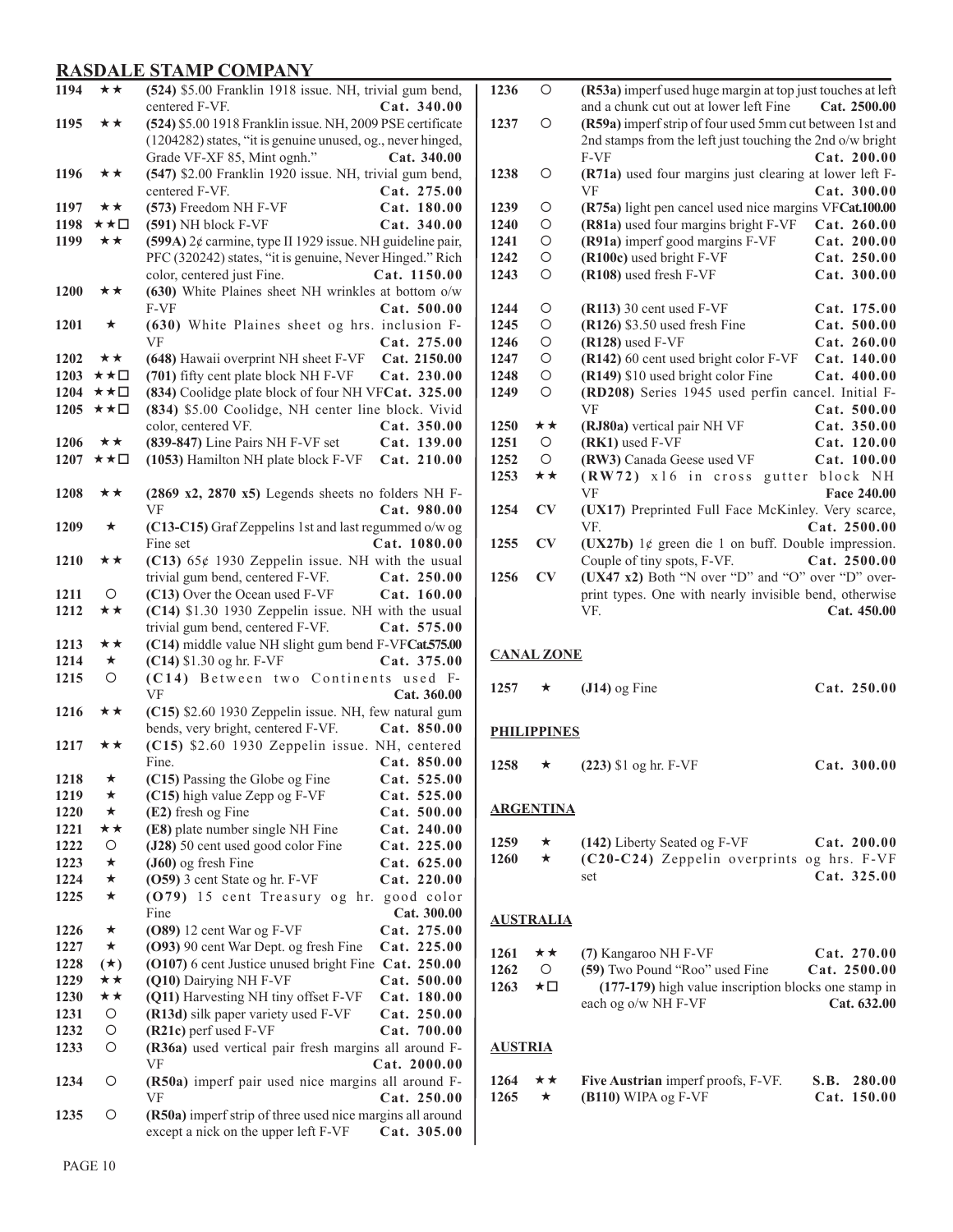|                                                      |                                       | <b>AUSTRIA LOMBARDY-VENETIA</b>                                                                                                                                                                                                                                                                                                                                       | 12                                          |  |  |  |  |  |
|------------------------------------------------------|---------------------------------------|-----------------------------------------------------------------------------------------------------------------------------------------------------------------------------------------------------------------------------------------------------------------------------------------------------------------------------------------------------------------------|---------------------------------------------|--|--|--|--|--|
| 1266                                                 | $(\star)$                             | $(14)$ 10 soldi perf 14 unused F-VF<br>Cat. 3,450.00                                                                                                                                                                                                                                                                                                                  | $12^{\circ}$                                |  |  |  |  |  |
|                                                      |                                       | <b>AUSTRIA-OFFICES IN TURKEY</b>                                                                                                                                                                                                                                                                                                                                      | R <sub>I</sub>                              |  |  |  |  |  |
| 1267                                                 | ★                                     | (J6b-J14b) thin ordinary paper og F-VF<br>Cat. 159.00<br>set                                                                                                                                                                                                                                                                                                          | 12                                          |  |  |  |  |  |
| <b>BAVARIA</b>                                       |                                       |                                                                                                                                                                                                                                                                                                                                                                       | 12<br>12 <sub>2</sub>                       |  |  |  |  |  |
| 1268                                                 | O                                     | Cat. 2600.00<br>(1c) plate II used nice margins F-VF                                                                                                                                                                                                                                                                                                                  | P <sub>F</sub>                              |  |  |  |  |  |
|                                                      | <b>BELGIUM</b>                        |                                                                                                                                                                                                                                                                                                                                                                       | $12^{\circ}$                                |  |  |  |  |  |
| 1269<br>1270<br>1271<br>1272<br>1273                 | $\star$<br>$\star$<br>★★<br>★★<br>**  | (15b) perf 12 $\frac{1}{2}$ og fresh Fine<br>Cat. 225.00<br>(16) 40c. regummed good color F-VF<br>Cat. 450.00<br>(185-190) King Albert NH F-VF set<br>Cat. 249.00<br>(B304-B305) private overprints NH F-VF<br>set<br>Cat. 1000.00<br>(B605, B605a, B605b) Sled Dogs NH F-<br>VF<br>Cat. 213.00                                                                       | $12^{\circ}$<br>12<br>Cz<br>12 <sub>2</sub> |  |  |  |  |  |
| <b>BRAZIL</b>                                        |                                       |                                                                                                                                                                                                                                                                                                                                                                       |                                             |  |  |  |  |  |
| 1274                                                 | *                                     | (4CL4-4CL5) surcharges og Fine set<br>Cat. 400.00                                                                                                                                                                                                                                                                                                                     | 13                                          |  |  |  |  |  |
|                                                      | <b>BULGARIA</b>                       |                                                                                                                                                                                                                                                                                                                                                                       | <u>DF</u>                                   |  |  |  |  |  |
| 1275                                                 | $\star$                               | $(4)$ 50 Cent. signed og F-VF<br>Cat. 575.00                                                                                                                                                                                                                                                                                                                          | 13                                          |  |  |  |  |  |
| <b>CANADA</b>                                        |                                       |                                                                                                                                                                                                                                                                                                                                                                       | <u>D(</u>                                   |  |  |  |  |  |
| 1276                                                 | О                                     | (5) Prince Albert used with pen cancel margin just touch-<br>es at upper left with RPS cert. Fine<br>Cat. 1150.00                                                                                                                                                                                                                                                     | 13                                          |  |  |  |  |  |
| 1277<br>1278<br>1279<br>1280<br>1281<br>1282<br>1283 | О<br>★<br>★<br>★★<br>★□<br>★★□<br>★★□ | (63) Three Dollar Jubilee used VF<br>Cat. 1000.00<br>$(158, 159)$ high values og Fine<br>Cat. 525.00<br>$(176, 177)$ high values og F-VF<br>Cat. 350.00<br>(217-227) NH F-VF set<br>Cat. 180.00<br>(241-245, 241a) blocks og F-VF set<br>Cat. 598.00<br>(2201, 2201a) missing gold corner block NH<br>VF<br>Cat. 303.00<br>(C2) Allegory NH block F-VF<br>Cat. 300.00 | <u>EC</u><br>13<br><b>ES</b><br>13          |  |  |  |  |  |
| <b>CAPE OF GOOD HOPE</b><br>E1                       |                                       |                                                                                                                                                                                                                                                                                                                                                                       |                                             |  |  |  |  |  |
| 1284<br>1285<br>1286                                 | О<br>*<br>О                           | (3) used three margins fresh F-VF<br>Cat. 325.00<br>(4) Hope og three margins F-VF<br>Cat. 1000.00<br>(6) 1sh. used with a light cancel three margins<br>VF<br>Cat. 300.00                                                                                                                                                                                            | 13                                          |  |  |  |  |  |
| 1287                                                 | O                                     | (12) used bright color margin just touches at left, F-<br>VF.<br>Cat. 350.00                                                                                                                                                                                                                                                                                          | <u>FA</u>                                   |  |  |  |  |  |
| 1288                                                 | O                                     | (12a) reddish brown used three good margins F-<br>VF<br>Cat. 375.00                                                                                                                                                                                                                                                                                                   | 13                                          |  |  |  |  |  |
| 1289                                                 | ★                                     | (12b) brownish red part og three margins F-<br>VF<br>Cat. 650.00                                                                                                                                                                                                                                                                                                      | <u>FI</u>                                   |  |  |  |  |  |
| 1290                                                 | $(\star)$                             | (13) 4p. unused bright color nice margins<br>Cat. 325.00<br>VF                                                                                                                                                                                                                                                                                                        | 13 <sup>1</sup>                             |  |  |  |  |  |

|                |                                              | <b>RASDALE STAMP COMPANY</b>                                                                                    |                             |
|----------------|----------------------------------------------|-----------------------------------------------------------------------------------------------------------------|-----------------------------|
| 1291           | $\circ$                                      | (13, 13c) two different shades both three margins and fresh                                                     |                             |
| 1292           | О                                            | F-VF<br>(14) 6p. used three margins F-VF                                                                        | Cat. 275.00<br>Cat. 500.00  |
|                |                                              | <b>REPUBLIC OF CHINA</b>                                                                                        |                             |
| 1293           | $(\star)$                                    | (988) UPU imprint margin copy with specimen overprint<br>ungummed VF                                            | S.B. 50.00                  |
|                | 1294 $(\star \star)$<br>1295 $(\star \star)$ | (1051) high value unused VF<br>$(J122-J126)$ unused F-VF set                                                    | Cat. 160.00<br>Cat. 199.00  |
|                |                                              | <u>PEOPLE REPUBLIC OF CHINA</u>                                                                                 |                             |
| 1296           | Ο                                            | $(975)$ Poem used F-VF                                                                                          | Cat. 160.00                 |
| 1298           | 1297 $\star \star$<br>★★                     | (1518) Science sheet NH VF<br>(1607) complete booklet NH F-VF                                                   | Cat. 1400.00<br>Cat. 900.00 |
|                |                                              | <b>CZECHOSLOVAKIA</b>                                                                                           |                             |
| 1299           | $(\star \star)$                              | (200a, 201a) Music sheets with folder unused some<br>edge wear and folder has a bit of glue residue o/w<br>Fine | Cat. 1010.00                |
| 1300           | $\star$                                      | (B45) og signed and with APS cert. F-VF                                                                         | Cat. 325.00                 |
|                | <u>DENMARK</u>                               |                                                                                                                 |                             |
| 1301           | ★                                            | $(167a, 171a, 175a)$ NH se-tenant blocks F-<br>VF                                                               | Cat. 225.00                 |
|                |                                              | <b>DOMINICAN REPUBLIC</b>                                                                                       |                             |
| 1302           | Ο                                            | (407) used with 1st day cancel in presentation folder F-<br>VF                                                  | Cat. 110.00                 |
| <u>EGYPT</u>   |                                              |                                                                                                                 |                             |
|                |                                              | 1303 $\star$ (M9) Jubilee og F-VF                                                                               | Cat. 350.00                 |
| <b>ESTONIA</b> |                                              |                                                                                                                 |                             |
|                |                                              | 1304 $\star \star$ (78-79) Maps NH Fine set                                                                     | Cat. 210.00                 |
|                | <b>ETHIOPIA</b>                              |                                                                                                                 |                             |
|                |                                              | 1305 O (36-42) "Malekathe" used CTO F-VF set S.B. 60.00                                                         |                             |
|                | <b>FAROE ISLANDS</b>                         |                                                                                                                 |                             |
|                |                                              | 1306 $\star \star$ (2-6) British Administration NH VF set Cat. 1150.00                                          |                             |
|                | <b>FINLAND</b>                               |                                                                                                                 |                             |
| 1307           | $\circ$                                      | (7b) roulette type II used F-VF                                                                                 | Cat. 275.00                 |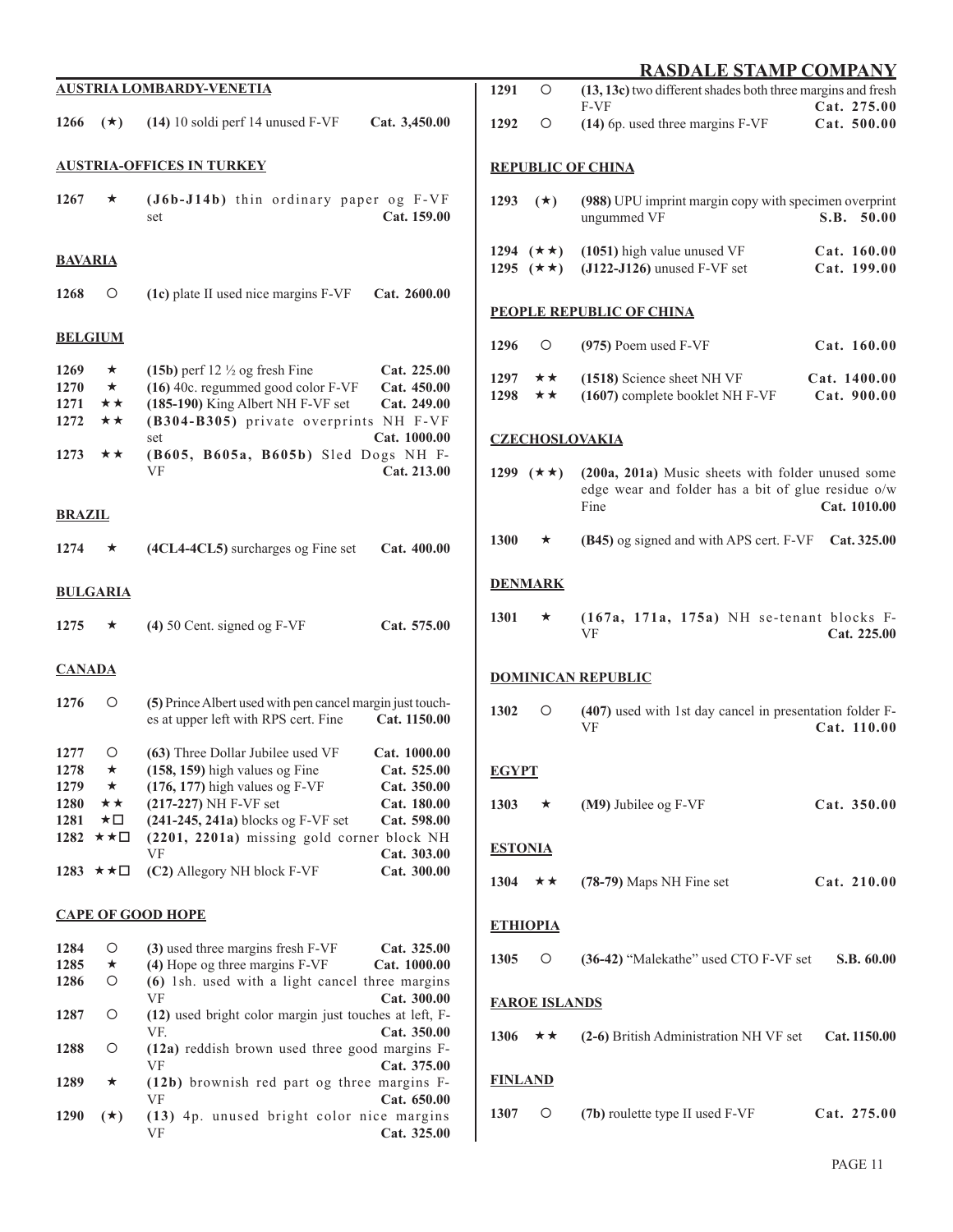| <b>FRANCE</b>        |                                         |                                                                                                              |                                        |                        | <b>HONG KONG</b>     |                                                                                                  |                             |
|----------------------|-----------------------------------------|--------------------------------------------------------------------------------------------------------------|----------------------------------------|------------------------|----------------------|--------------------------------------------------------------------------------------------------|-----------------------------|
| 1308<br>1309         | ★<br>$\star$<br>1310 $\star \star \Box$ | $(175b)$ type I og F-VF<br>(241) Strasbourg sheet og Inclusion o/w VFCat. 1000.00<br>(300a) NH block F-VF    | Cat. 150.00<br>Cat. 580.00             | 1332<br><b>ICELAND</b> | $\circ$              | (50) surcharge used F-VF                                                                         | Cat. 325.00                 |
| 1311                 | ★★                                      | (329) PEXIP sheet NH usual gum bends F-                                                                      |                                        |                        |                      |                                                                                                  |                             |
| 1312<br>1313         | **<br>$\star$                           | VF<br>(B66-B67) Winged Victory NH F-VF set Cat. 350.00<br>$(C1-C2)$ og F-VF set                              | Cat. 700.00<br>Cat.400.00              | 1333<br>1334           | $\star$<br>$(\star)$ | (1) 2s. regummed sp. toning Fine<br>(9) 5a. unused fresh F-VF                                    | Cat. 1050.00<br>Cat. 425.00 |
| 1314                 | O                                       | (C17) South Atlantic used VF                                                                                 | Cat. 130.00                            | <b>IRAN</b>            |                      |                                                                                                  |                             |
| 1315                 | ★★                                      | (C23-C27) City Views NH F-VF set                                                                             | Cat. 212.00                            | 1335                   | $\star$              | (O28) pair one stamp missing "Service" portion of overprint<br>signed by Mirza-Hadi og hrs. F-VF | S.B. 200.00                 |
| <b>GAMBIA</b>        |                                         |                                                                                                              |                                        |                        |                      |                                                                                                  |                             |
| 1316                 | ★                                       | (18e) sloping panel og fresh Fine                                                                            | Cat. 275.00                            | <b>ISRAEL</b><br>1336  | ★★                   | $(28-30)$ New Year NH tab set                                                                    | Cat. 575.00                 |
|                      | <b>HANOVER</b>                          |                                                                                                              |                                        |                        |                      |                                                                                                  |                             |
| 1317                 | $(*)$                                   | (24) high value unused VF                                                                                    | Cat. 275.00                            | <b>ITALY</b>           |                      |                                                                                                  |                             |
| 1318                 | O                                       | (24) 10g used tied on piece four margins F-<br>VF                                                            | Cat. 875.00                            | 1337                   | $\star$              | (36) 20 cent. sps. regummed good color<br>Fine                                                   | Cat. 4400.00                |
| <b>SAXONY</b>        |                                         |                                                                                                              |                                        | 1338                   | ★★                   | (39) surcharge NH tiny toned spot on gum o/w<br><b>VF</b>                                        | Cat. 1650.00                |
|                      |                                         |                                                                                                              |                                        | 1339<br>1340           | $\star$<br>$\circ$   | $(41)$ og VF<br>(51) 2 lira used Fine                                                            | Cat. 550.00<br>Cat. 350.00  |
| 1319                 | $(\star)$                               | (8) proof on white card (Mi #6p5) no gum<br>VF                                                               | Mi. €300                               | 1341                   | ★★                   | (144c) horizontal pair imperf between NH F-<br>VF                                                | Cat. 1600.00                |
|                      |                                         |                                                                                                              |                                        | 1342                   | ★★                   | $(268-279)$ NH F-VF set                                                                          | Cat. 350.00                 |
|                      | <b>GERMANY</b>                          |                                                                                                              |                                        | 1343<br>1344           | ★★<br>★★             | (280-289) Garibaldi NH F-VF set<br>(290-305, C40-C41, E16-E17) March on Rome NH F-VF             | Cat. 410.00                 |
| 1320<br>1321<br>1322 | $\circ$<br>**<br>**                     | (363-365) Labor Bureau used F-VF set<br>$(671a, 675a)$ booklet NH VF<br>(B91-B92) Olympic sheets NH F-VF set | Cat. 195.00<br>Mi. €900<br>Cat. 195.00 | 1345                   | ★★                   | set<br>(331-341, C66-C72) Medal of Valor NH F-VF<br>set                                          | Cat. 520.00<br>Cat. 505.00  |
|                      |                                         |                                                                                                              |                                        |                        |                      |                                                                                                  |                             |
|                      |                                         | <b>GERMANY OFFICES IN TURKEY</b>                                                                             |                                        | 1346<br>1347           | ★★<br>★★             | (359-366, C84-C88) Horace NH F-VF set Cat.500.00<br>(359-366) NH F-VF set                        | Cat. 350.00                 |
| 1323                 | ★                                       | $(1-3, 5, 6)$ set, less scarce value signed, og F-                                                           |                                        | 1348                   | ★★                   | (367-378, C89-C94) Child Welfare NH F-VF                                                         |                             |
|                      |                                         | VF                                                                                                           | Cat. 428.00                            | 1349                   | ★★                   | set<br>(400-409, C100-C105) Proclamation NH F-VF                                                 | Cat. 655.00                 |
| 1324                 | ★                                       | <b>NO LOT</b>                                                                                                | Cat. 000.00                            |                        |                      | set                                                                                              | Cat. 350.00                 |
|                      |                                         |                                                                                                              |                                        | 1350                   | ★★                   | (400-409) Proclamation NH F-VF set                                                               | Cat. 220.00                 |
|                      | <b>EAST GERMANY</b>                     |                                                                                                              |                                        | 1351                   | ★★                   | (477) Family NH Fine                                                                             | Cat.400.00                  |
|                      |                                         |                                                                                                              | Cat. 205.00                            | 1352<br>1353           | $\star\star$<br>★★   | $(486-488)$ NH F-VF set<br>(518) Vascello NH F-VF                                                | Cat. 450.00<br>Cat. 225.00  |
| 1325                 | ★★                                      | $(82-84)$ Mao NH F-VF set                                                                                    |                                        | 1354                   | ★★                   | (549-567) Laborers NH F-VF set                                                                   | Cat. 190.00                 |
|                      |                                         |                                                                                                              |                                        | 1355                   | ★★                   | $(C23-C26)$ Virgil NH F-VF set                                                                   | Cat. 430.00                 |
|                      | <b>GREAT BRITAIN</b>                    |                                                                                                              |                                        | 1356                   | ★★                   | (C42-C47) Zeppelins NH F-VF set                                                                  | Cat. 330.00                 |
| 1326                 | O                                       | (4) x46 used includes a block, strips and pairs also a                                                       |                                        | 1357                   | ★★                   | (C42-C47) Zeppelins NH F-VF set<br>(C62-C65) Soccer championship NH F-VF                         | Cat. 330.00                 |
|                      |                                         | variety of shades condition varies                                                                           | S.B. 375.00                            | 1358                   | ★★                   | set                                                                                              | Cat. 332.00                 |
| 1327<br>1328         | O<br>★★                                 | (74) used spacefiller good color<br>(309-312) Windsor Castle VF set                                          | Cat. 3250.00<br>Cat. 240.00            | 1359                   | $\circ$              | (C88) postally used F-VF                                                                         | Cat. 340.00                 |
| <b>GREECE</b>        |                                         |                                                                                                              |                                        |                        | <b>ITALY-TRIESTE</b> |                                                                                                  |                             |
| 1329                 | $\star$                                 |                                                                                                              |                                        | 1360                   | $\star$              | $(15-17)$ og F-VF set                                                                            | Cat. 301.00                 |
| 1330                 | O                                       | (298) high value og F-VF<br>(N1, N1b) se-tenant pair used VF                                                 | Cat. 200.00<br>Cat. 335.00             | 1361                   | ★★<br>★★□            | $(C13-C16)$ NH F-VF set                                                                          | Cat. 480.00                 |
| 1331                 | $\star$                                 | $(N32)$ og F-VF                                                                                              | Cat. 150.00                            | 1362<br>1363           | $\star\star$         | (E2, E4) Key values NH blocks F-VF<br>$(Q1-Q12)$ NH F-VF set                                     | Cat. 750.00<br>Cat. 1201.00 |
|                      |                                         |                                                                                                              |                                        | 1364                   | ★★                   | (Q26) 1000 Lira NH F-VF                                                                          | Cat. 200.00                 |
|                      |                                         |                                                                                                              |                                        |                        |                      |                                                                                                  |                             |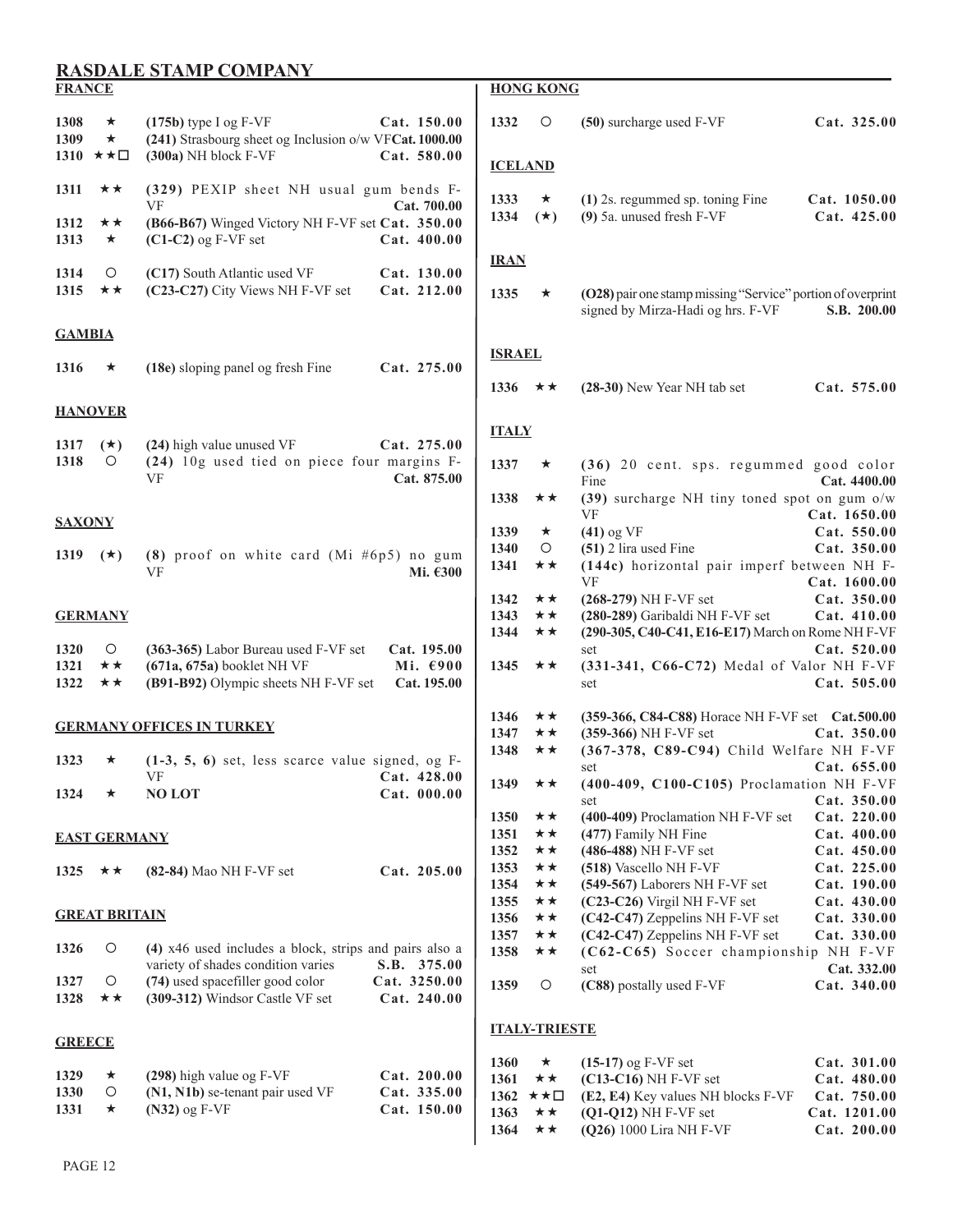| <b>JAMAICA</b>                                      |                                 |                                                                                   |                                           | <b>MEXICO</b>                                |                                                           |                                                                                                                                                                                                                                             |                                                                                            |
|-----------------------------------------------------|---------------------------------|-----------------------------------------------------------------------------------|-------------------------------------------|----------------------------------------------|-----------------------------------------------------------|---------------------------------------------------------------------------------------------------------------------------------------------------------------------------------------------------------------------------------------------|--------------------------------------------------------------------------------------------|
| 1365                                                | ★                               | $(88-100, 99a)$ og F-VF set                                                       | Cat. 380.00                               | 1385                                         | $\star$                                                   | (C40) Volcano og minor gum stain F-VF                                                                                                                                                                                                       | Cat. 225.00                                                                                |
| <b>JAPAN</b>                                        |                                 |                                                                                   |                                           | <b>MONACO</b>                                |                                                           |                                                                                                                                                                                                                                             |                                                                                            |
| 1366<br>1367                                        | ★★<br>★★                        | (293a) Park sheet NH Fine<br>(306a) National Park sheet NH F-VF                   | Cat. 210.00<br>Cat. 350.00                | 1386<br>1387                                 | ★★<br>★★                                                  | (B26-B35) NH F-VF set<br>(B36-B50) Ambulance Purchase NH F-VF<br>set                                                                                                                                                                        | Cat. 240.00<br>Cat. 400.00                                                                 |
| 1368<br>1369                                        | ★<br>★★                         | $(311a)$ og Fine<br>(318a) Park sheet NH F-VF                                     | Cat. 240.00<br>Cat. 175.00                |                                              | <b>NEW GUINEA</b>                                         |                                                                                                                                                                                                                                             |                                                                                            |
| 1370<br>1371                                        | ★★<br>★★                        | (323a) NH F-VF<br>(479) Diving Geese sheet NH F-VF                                | Cat. 175.00<br>Cat. 800.00                | 1388                                         | $\star$                                                   | (C46-C59) Plane over Goldfield og F-VF<br>set                                                                                                                                                                                               | Cat. 720.00                                                                                |
| <b>JORDAN</b>                                       |                                 |                                                                                   |                                           | 1389                                         | ★★                                                        | (C59) One Pound NH F-VF                                                                                                                                                                                                                     | S.B. 40.00                                                                                 |
| 1372                                                | ★                               | $(20)$ og signed F-VF                                                             | Cat. 160.00                               |                                              | <b>NEW HEBRIDES</b>                                       |                                                                                                                                                                                                                                             |                                                                                            |
|                                                     |                                 | <b>KENYA UGANDA TANGANYIKA</b>                                                    |                                           | 1390<br>1391                                 | $\star$<br>$\star$                                        | $(1-6)$ KEVII og F-VF set<br>$(1-6)$ og hrs. F-VF set                                                                                                                                                                                       | Cat. 213.00<br>Cat. 213.00                                                                 |
| 1373                                                | ★                               | (79a, 79b) both types og F-VF                                                     | Cat. 189.00                               |                                              | <b>NEWFOUNDLAND</b>                                       |                                                                                                                                                                                                                                             |                                                                                            |
| <b>KOREA</b><br>1374<br>1375<br>1376<br><b>LAOS</b> | ★★<br>★★<br>★★                  | (80-84) Election NH F-VF<br>(90) Rhee NH F-VF<br>$(91-92)$ NH F-VF set            | Cat. 220.00<br>Cat. 450.00<br>Cat. 160.00 | 1392<br>1393<br>1394<br>1395<br>1396<br>1397 | $\circ$<br>$\star$<br>$\star$<br>★★<br>$\star$<br>$\star$ | (26) Seal used bright color F-VF<br>$(145-159)$ og F-VF set<br>(212-225) Annexation og F-VF set<br>(Ut #238, 238i, 238viii, 238ix x2) vertical margin strip of<br>five NH F-VF<br>(C13-C17) Labrador og F-VF set<br>$(C13-C17)$ og F-VF set | Cat. 275.00<br>Cat. 280.00<br>Cat. 229.00<br>Unitrade 172.00<br>Cat. 175.00<br>Cat. 175.00 |
| 1377 $\star \star$                                  |                                 | $(1-17, C2-C4, J1-J6)$ souvenir sheets listed after #17 in<br>booklet NH F-VF set | Cat. 300.00                               | 1398<br>1399                                 | <b>NORTH BORNEO</b><br>$\star$<br>$\star$                 | $(147)$ Wild Ox og VF<br>(185-192) 50th Anniversary og F-VF set                                                                                                                                                                             | Cat. 120.00<br>Cat. 303.00                                                                 |
| <b>LATVIA</b>                                       |                                 |                                                                                   |                                           |                                              |                                                           |                                                                                                                                                                                                                                             |                                                                                            |
| 1378                                                | ★                               | (CB21-CB24) Wounded Aviators og F-VF setCat.170.00                                |                                           | <b>POLAND</b>                                |                                                           |                                                                                                                                                                                                                                             |                                                                                            |
| <b>LIBERIA</b>                                      |                                 |                                                                                   |                                           |                                              |                                                           | 1400 ( $\star \star$ ) (787) ungummed proof with "WZOR" on reverse<br>VF                                                                                                                                                                    | S.B. 50.00                                                                                 |
| 1379 $\star \star$                                  |                                 | (C61-C62) imperf pairs NH VF set                                                  | S.B. 30.00                                | <b>PORTUGAL</b>                              |                                                           |                                                                                                                                                                                                                                             |                                                                                            |
| <b>LIBYA</b><br>1380                                | $\circ$                         | $(60)$ 5 Lira used F-VF                                                           | Cat. 175.00                               | 1401                                         | O                                                         | (108, 109) Navigator high values used F-<br>VF                                                                                                                                                                                              | Cat. 185.00                                                                                |
|                                                     | <b>LIECHTENSTEIN</b>            |                                                                                   |                                           | <b>ROMANIA</b>                               |                                                           |                                                                                                                                                                                                                                             |                                                                                            |
| 1381                                                | ★                               | (C7-C8) Valuna Valley og hrs. F-VF set Cat. 210.00                                |                                           | 1402                                         | ★★                                                        | (C51a, C52a) with Brussels Fair overprints x10 NH F-                                                                                                                                                                                        |                                                                                            |
| 1382                                                | O<br>1383 $\star \star \square$ | (C9-C13) Birds used F-VF set<br>(C15-C16) NH blocks F-VF set                      | Cat. 157.00<br>Cat. 640.00                | <b>RUSSIA</b>                                |                                                           | VF                                                                                                                                                                                                                                          | Cat. 300.00                                                                                |
| <b>MALAYA</b>                                       |                                 |                                                                                   |                                           | 1403                                         | ★★                                                        | $(551-554)$ Subway NH a bit of offset o/w F-VF                                                                                                                                                                                              |                                                                                            |
| 1384                                                | ★                               | (14-17) with specimen overprints og Fine<br>set                                   | Cat. 640.00                               | 1404                                         | ★★                                                        | set<br>(1325) Stalin Birthday sheet very minor overall toning<br>NH F-VF                                                                                                                                                                    | Cat. 825.00<br>Cat. 500.00                                                                 |
|                                                     |                                 |                                                                                   |                                           | 1405                                         | **                                                        | $(1936-1940)$ imperf pairs NH VF                                                                                                                                                                                                            | Cat. 600.00                                                                                |
|                                                     |                                 |                                                                                   |                                           |                                              |                                                           |                                                                                                                                                                                                                                             | PAGE 13                                                                                    |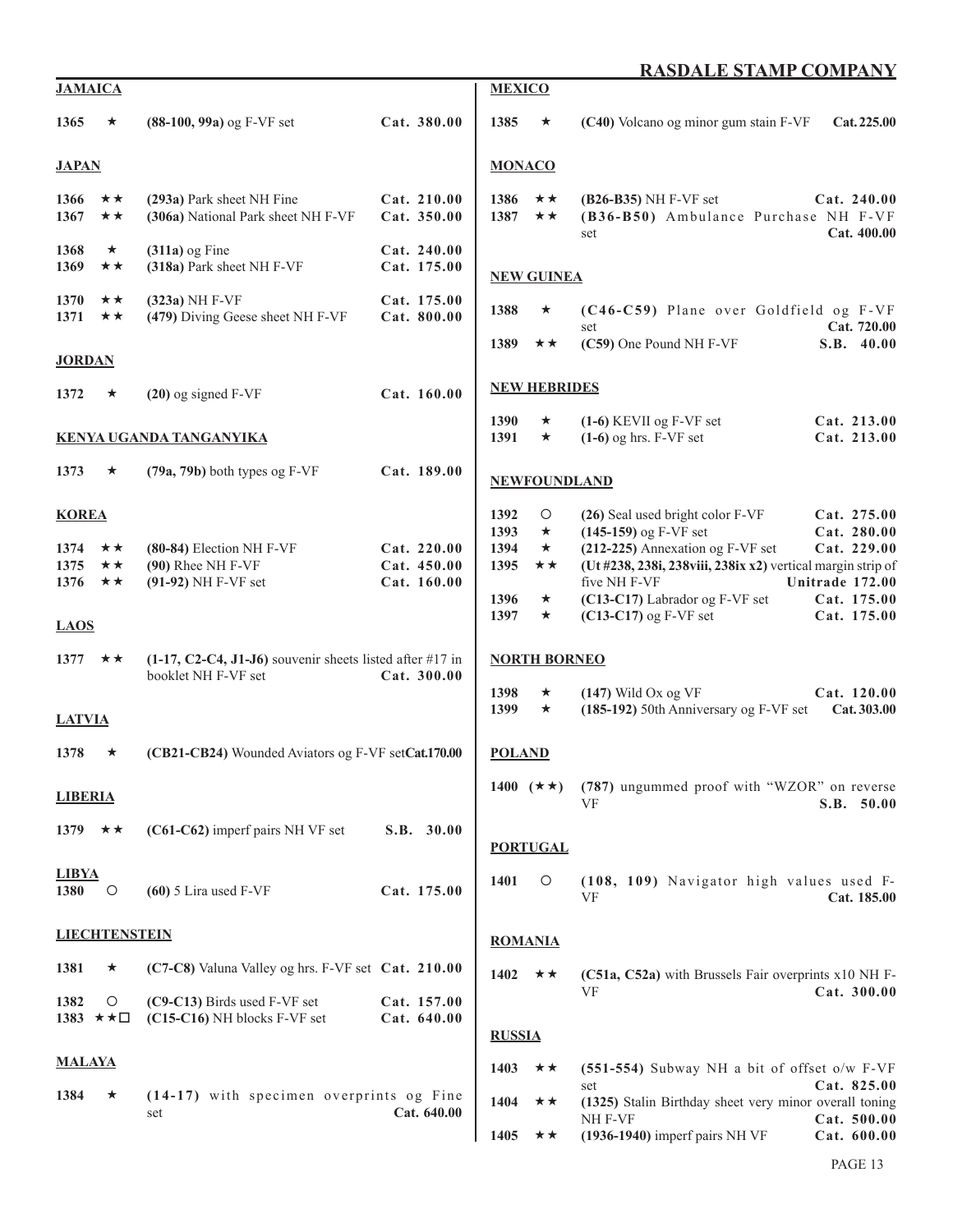| 1406               | Green Olympic souvenir sheet listed after #2926 x 2 one<br>★★<br>with deformed star (Mi #BL33I) NH VF<br>S.B. 80.00 |                                                                                   |                              |  |  |  |  |  |
|--------------------|---------------------------------------------------------------------------------------------------------------------|-----------------------------------------------------------------------------------|------------------------------|--|--|--|--|--|
| 1407               | ★★                                                                                                                  | (CO8) high value NH VF                                                            | Cat. 3500.00                 |  |  |  |  |  |
| <u>SAAR</u>        |                                                                                                                     |                                                                                   |                              |  |  |  |  |  |
| 1408<br>1409       | **<br>**                                                                                                            | $(204-220)$ NH F-VF set<br>(B9-B15) Charity NH top value with tiny gum skips F-VF | Cat. 125.00                  |  |  |  |  |  |
|                    |                                                                                                                     | set                                                                               | Cat. 910.00                  |  |  |  |  |  |
| 1410               | О                                                                                                                   | (B54-B60) used with matching cancels F-VF<br>set                                  | Cat. 185.00                  |  |  |  |  |  |
| 1411               | ★★                                                                                                                  | $(015)$ NH F-VF                                                                   | Cat. 145.00                  |  |  |  |  |  |
|                    | <b>SAUDI ARABIA</b>                                                                                                 |                                                                                   |                              |  |  |  |  |  |
| 1412               | ★                                                                                                                   | (64-68) Jedda Issue og F-VF set                                                   | Cat. 350.00                  |  |  |  |  |  |
| <b>SOMALIA</b>     |                                                                                                                     |                                                                                   |                              |  |  |  |  |  |
|                    | 1413 ★★□                                                                                                            | (Q48) block of six NH F-VF                                                        | Cat. 285.00                  |  |  |  |  |  |
| <u>SPAIN</u>       |                                                                                                                     |                                                                                   |                              |  |  |  |  |  |
| 1414               | $(\star)$                                                                                                           | (6) Isabella II unused VF                                                         | Cat. 275.00                  |  |  |  |  |  |
| 1415               | O                                                                                                                   | (30) 30 Real used signed margin just touches at left F-<br>VF                     | Cat. 325.00                  |  |  |  |  |  |
| 1416               | $\star$                                                                                                             | (68) 4cts. og hr. F-VF                                                            | Cat. 2000.00                 |  |  |  |  |  |
| 1417               | $(\star)$                                                                                                           | (171) 2e. unused bright color F-VF                                                | Cat. 1400.00                 |  |  |  |  |  |
| 1418<br>1419       | $\star$<br>**                                                                                                       | (241) high value og fresh F-VF<br>(623-634) NH F-VF set                           | Cat. 450.00<br>Cat. 250.00   |  |  |  |  |  |
| 1420               | ★★                                                                                                                  | (C97) surcharge signed NH F-VF                                                    | Cat. 450.00                  |  |  |  |  |  |
|                    |                                                                                                                     | <b>STRAITS SETTLEMENT</b>                                                         |                              |  |  |  |  |  |
| 1421               | О                                                                                                                   | (70) surcharge used F-VF                                                          | Cat. 280.00                  |  |  |  |  |  |
| <b>SWEDEN</b>      |                                                                                                                     |                                                                                   |                              |  |  |  |  |  |
| 1422               | ★★                                                                                                                  | (248-262) Postal Service NH F-VF set                                              | Cat. 300.00                  |  |  |  |  |  |
| 1423               | O                                                                                                                   | (J7) used good color Fine                                                         | Cat. 375.00                  |  |  |  |  |  |
| <b>SWITZERLAND</b> |                                                                                                                     |                                                                                   |                              |  |  |  |  |  |
| 1424               | ★                                                                                                                   | $(206)$ The Rutli og F-VF                                                         | Cat. 165.00                  |  |  |  |  |  |
|                    | <b>THAILAND</b>                                                                                                     |                                                                                   |                              |  |  |  |  |  |
| 1425               | $\circ$                                                                                                             | (64) surcharge used Fine                                                          | Cat. 750.00                  |  |  |  |  |  |
| 1426<br>1427       | ★★<br>**                                                                                                            | (273) high value NH VF<br>(294) Adulyadej NH VF                                   | Cat. 450.00<br>Cat. 325.00   |  |  |  |  |  |
| <b>TURKEY</b>      |                                                                                                                     |                                                                                   |                              |  |  |  |  |  |
|                    |                                                                                                                     |                                                                                   |                              |  |  |  |  |  |
| 1428<br>1429       | $\star$<br>★★                                                                                                       | (648-658) Exhibition og F-VF set<br>(697) key value NH F-VF                       | Cat. 244.00<br>50.00<br>S.B. |  |  |  |  |  |

#### **VATICAN CITY**

| 1430 | **      | $(19-34, E3-E4)$ Pius XI NH F-VF set                        | Cat. 375.00  |
|------|---------|-------------------------------------------------------------|--------------|
| 1431 | $\star$ | $(35-40)$ signed og F-VF set                                | Cat. 1560.00 |
| 1432 | *       | (35-40) Surcharges all signed three times and with a Friedl |              |
|      |         | cert. og F-VF set                                           | Cat. 1560.00 |
| 1433 | О       | (35-40) surcharges used F-VF set                            | Cat. 1388.00 |
| 1434 | **      | $(41-46)$ Juridical Congress NH F-VF set Cat. 850.00        |              |
| 1435 | $\circ$ | $(41-46)$ Juridical Congress used F-VF set Cat. 178.00      |              |
| 1436 | **      | (55-60) Archaeological Congress NH F-VF                     |              |
|      |         | set                                                         | Cat. 200.00  |
| 1437 | **      | (B1-B4) Holy Year NH F-VF set                               | Cat. 190.00  |
| 1438 | $\star$ | $(C16-C17)$ Tobias og F-VF set                              | Cat. 375.00  |
| 1439 | **      | (C18-C19) UPU NH F-VF set                                   | Cat. 000.00  |
| 1440 | **      | <b>NO LOT</b>                                               | Cat. 000.00  |
| 1441 | **      | $(C20-C21)$ Gratianus NH F-VF set                           | Cat. 365.00  |
| 1442 | **      | $(O1-O15)$ NH F-VF set                                      | Cat. 160.00  |
| 1443 | **      | $(O1-O15)$ NH F-VF set                                      | Cat. 160.00  |
|      |         |                                                             |              |

#### **VICTORIA**

| 1444 | $\star$ | $(231)$ Two Pound og F-VF                                                 | Cat. 1400.00 |
|------|---------|---------------------------------------------------------------------------|--------------|
| 1445 | $\star$ | $(230)$ £1 og tiny thin F-VF                                              | Cat. 375.00  |
| 1446 | $\circ$ | <b>Type A1 one penny <math>x23</math>.</b> Apparently a stone reconstruc- |              |
|      |         | tion. Condition runs from fair to VF. Useful for the                      |              |
|      |         | specialist.                                                               | S.B. 550.00  |
|      |         |                                                                           |              |

#### **YUGOSLAVIA**

**1447 (N14)** used F-VF **Cat. 525.00**

# **End of Auction Thank You**

# **2022 Auction Schedule**

## **August 20 & 21 November 12 & 13**